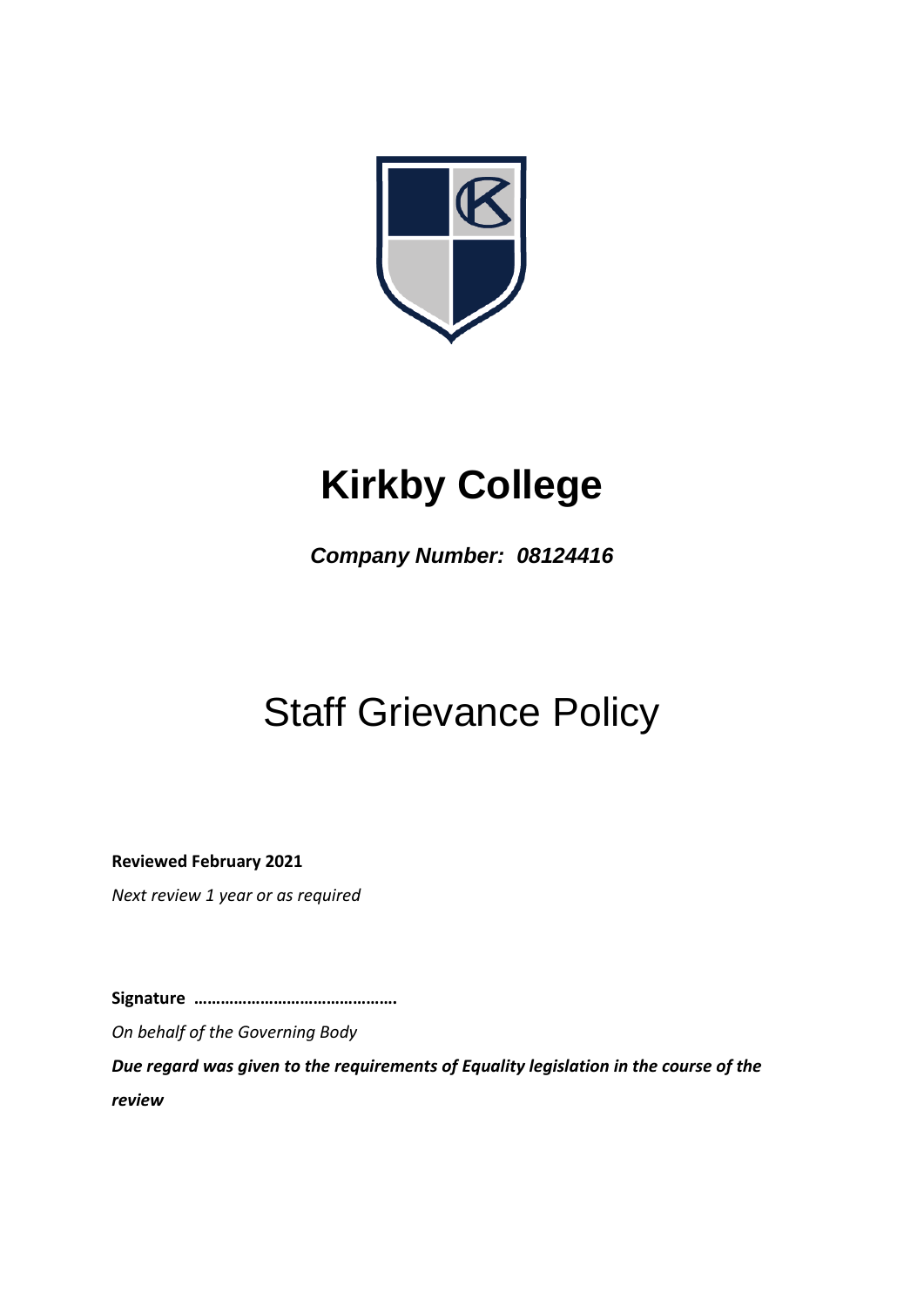# **Contents**

| 1.  | 3  |
|-----|----|
| 2.  | 3  |
| 3.  | 4  |
| 4.  |    |
| 5.  |    |
| 6.  | 6  |
| 7.  | 7  |
| 8.  | 9  |
| 9.  | 10 |
| 10. | 11 |
| 11. | 13 |
| 12. | 15 |
| 13. | 16 |
| 14. | 18 |
| 15. | 21 |
| 16. | 23 |
| 17. | 25 |

# **1 Introduction**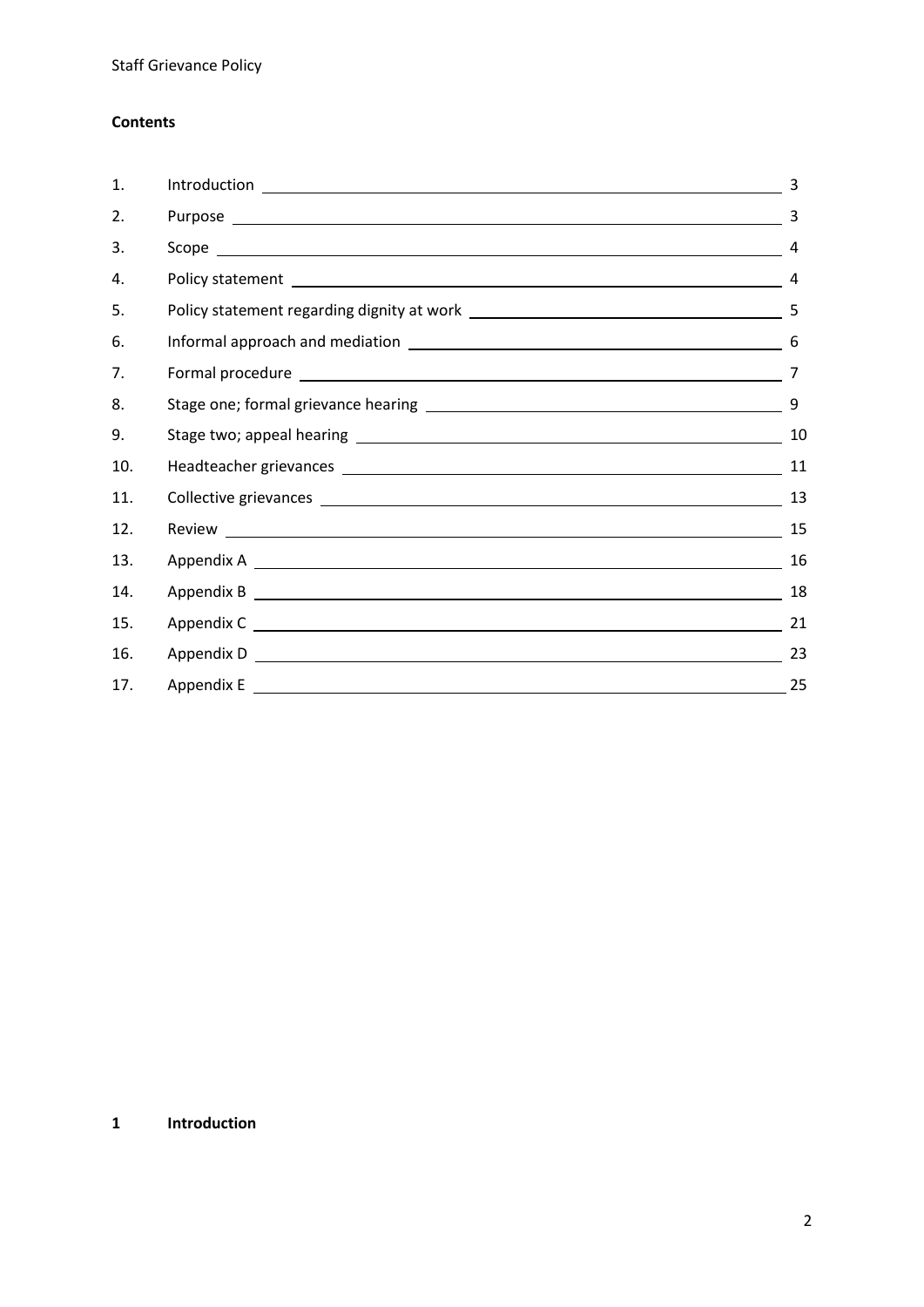1.1 Kirkby College Academy undertakes to promote positive working relationships and is committed to providing a working environment where employees are treated with dignity, fairness and respect.

1.2 The trust recognises that occasionally an individual employee or group of employees may have a problem, concern or complaint regarding their working environment or working relationships.

1.3 It is expected that the majority of day-to-day concerns can be resolved through regular communication between managers and employees. However, on occasion this may not be possible, and a more structured approach may be necessary using this procedure.

#### **2 Purpose**

2.1 To promote the early, effective and satisfactory resolution of individual employment related grievances, by providing a structured framework through which individual members of staff can seek redress.

2.2. Broadly, a grievance may be raised about any matter arising from employment, including grievances amongst members of staff, with an appropriate senior leader.

2.3 This policy also applies to instances of alleged bullying or harassment in the workplace. The Trust has expectations about the standards of language and behaviour that all members of staff have the right to expect and are expected to show to others in their communication and behaviour at work. It aims to assist in the development and maintenance of a working environment in which bullying and harassment are known to be unacceptable and to ensure that, where it occurs, there are adequate arrangements in place for raising and dealing with it and for preventing reoccurrence. In circumstances where a member of staff holds a concern of this nature, this procedure provides the framework to address the concern.

2.4 Senior leaders have specific responsibilities to direct the work of staff members and to manage performance. It is not the intention of the application of this procedure to affect those leaders from exercising these responsibilities appropriately and fairly. This includes issuing instructions, providing critical feedback to allow members of staff to improve their performance, taking action to control absence or to deal with misconduct, even whether staff members feel that the action is unjustified or unfair.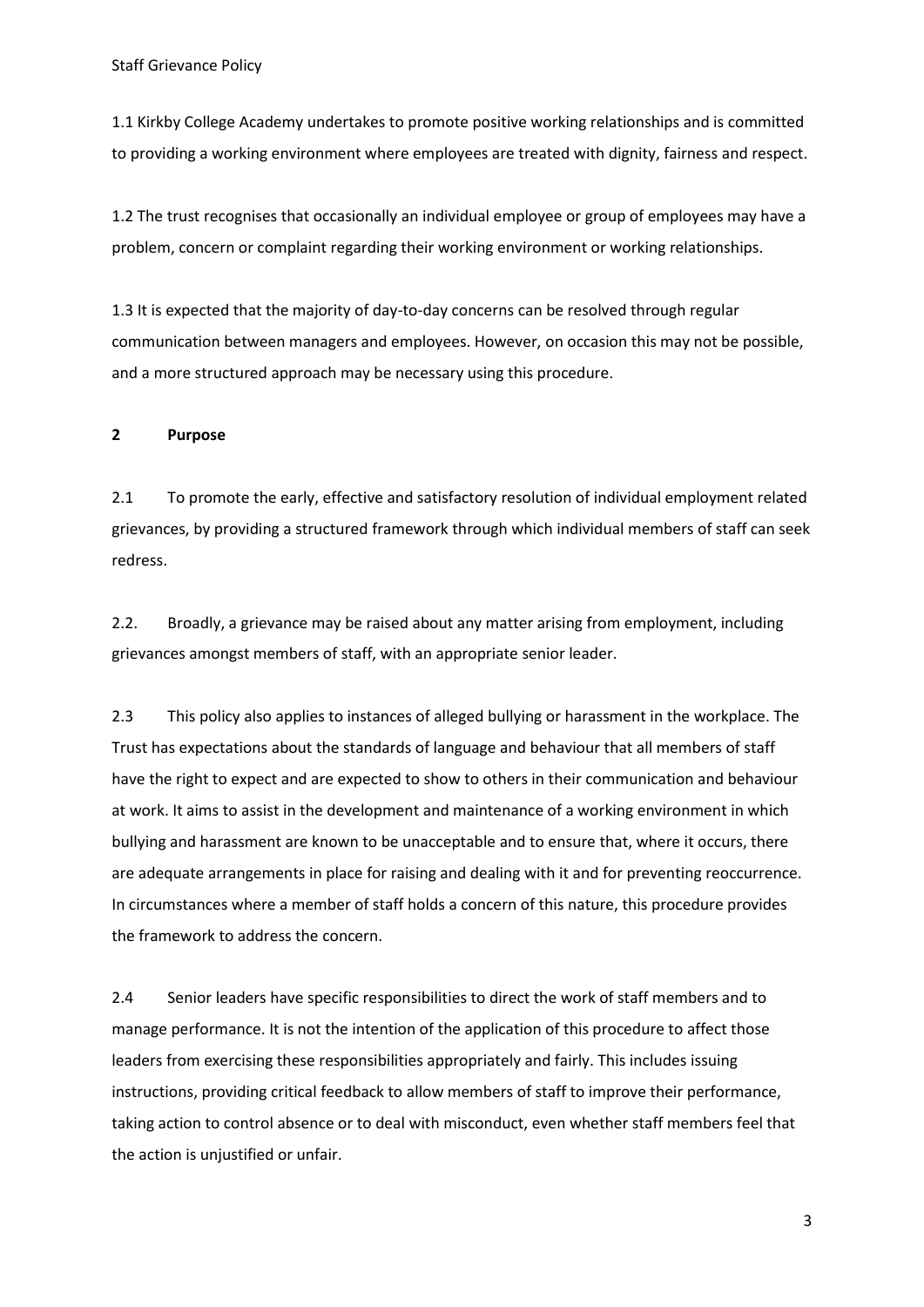2.5 This procedure is not the appropriate recourse for the following employment matters:

a) any outcome of a disciplinary process (in such circumstances the appeals' procedure established within the disciplinary procedure applies)

b) any issue relating to the pay progression of a teacher

c) whistleblowing (in such circumstances, the whistleblowing policy applies)

d) matters relating to the rules of the Local Government Pension Scheme or Teachers' Pension Scheme (such matters will be referred to the scheme administrators and ultimately Pensions' Ombudsman).

## **3 Scope**

3.1 The procedure applies to all members of staff employed within Kirkby College Trust.

3.2 Any complaints received by anyone not employed by the trust, including former members of staff, will be managed under the trust complaints procedure.

#### **4 Policy statement**

4.1 Kirkby College Academy values the contribution made by all members of staff to the delivery of a high-quality education service for the benefits of students and the community. We recognise that the quality of this contribution will be influenced and enhanced if all members of staff can enjoy a working environment that supports and encourages then in working to their full potential.

4.2 Kirkby College Academy is committed to promoting and sustaining a working environment in which all staff members feel valued and respected and in which they co-operate and communicate effectively with each other in seeking to achieve the highest standards of work performance. It is recognised that situations may arise where a member of staff may wish to seek redress for grievances arising from their employment. Accordingly, the trust is committed to ensuring that staff members are able to raise grievances in the first place, and where possible, have them resolved without unreasonable delay and to the satisfaction of all concerned.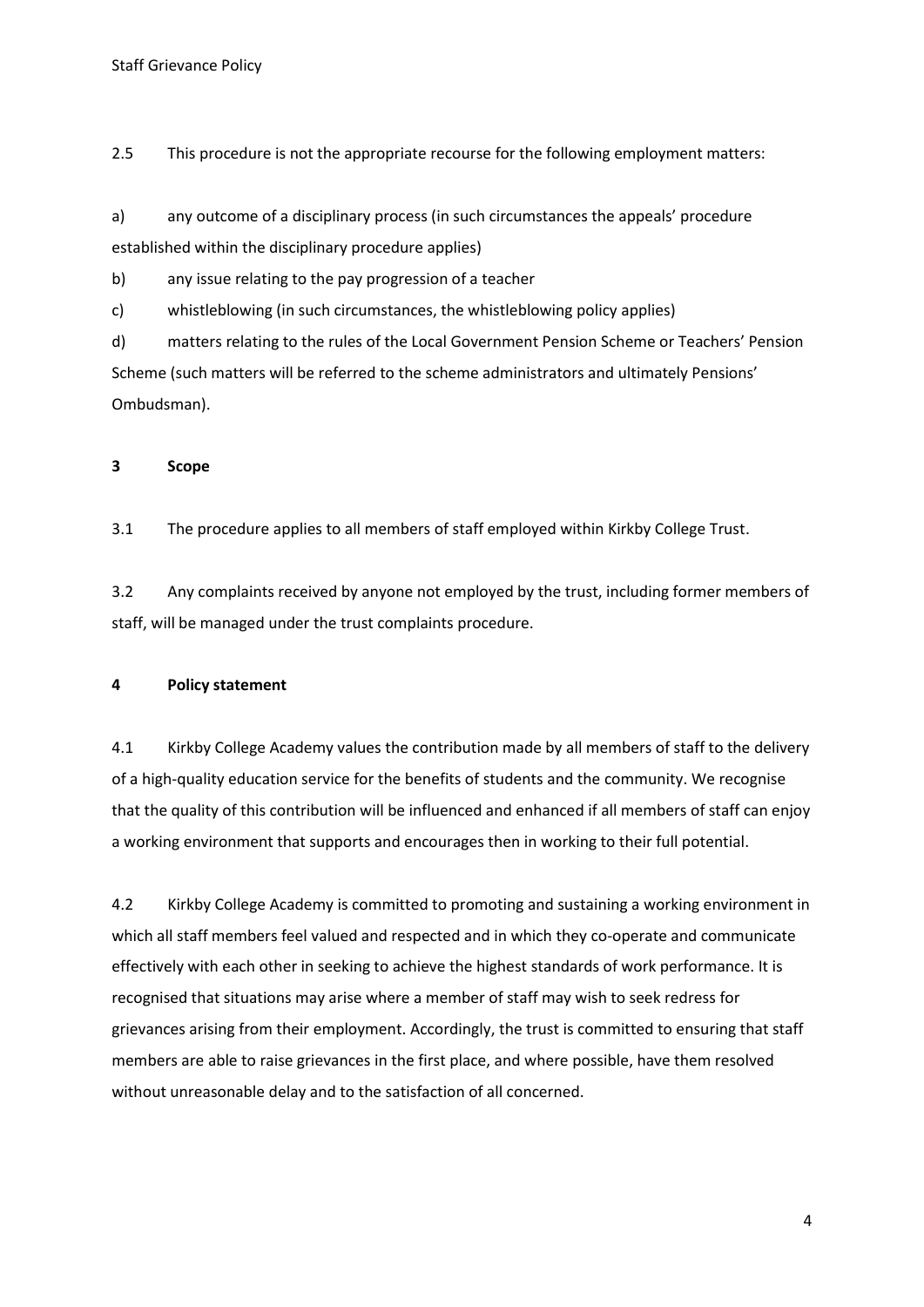4.3. Most issues should be discussed and can be dealt with satisfactorily within the course of normal working relationships where members of staff should feel that their problems and opinions could be discussed frankly and freely with each other and/or with their line manager.

4.4 However, where an employment-related individual grievance has not been resolved informally or where it is considered inappropriate to resolve the issue on an informal basis, the member of staff will:

- be given a fair hearing on any grievance;
- have the right to take the issue to senior management where appropriate.
- Or if still not satisfied, have the right to take the issue further to a Committee of Governors by way of an appeal

4.5 Where the procedure is invoked, the trust is committed to ensuring that the grievance is addressed as quickly as is reasonably practicable.

4.6. The trust is committed to fair and respectful treatment of all members of staff. Where a staff member raises a concern in respect of their employment, they will not suffer from any detriment or less favourable treatment as a consequence of raising a concern or making a complaint. The trust is committed to this principle in its application of the grievance procedure. Kirkby College Academy's whistleblowing policy also enforces this principle.

# **5 Policy statement regarding dignity at work**

5.1 Any language or behaviour which has the effect of undermining, humiliating or threatening another person, including harassment and bullying, is unacceptable and will be neither permitted nor condoned. We believe that most members of staff will actively support this commitment and will use language and behaviour that is consistent with our expectations. We also recognise, however, that we need to have clear arrangements in place for raising and addressing any instance of the use of language and behaviour that is incompatible with these expectations.

5.2. The trust will demonstrate its commitment to a working environment and working relationships that are based on respect for and recognition of the individual contribution made by all members of staff by: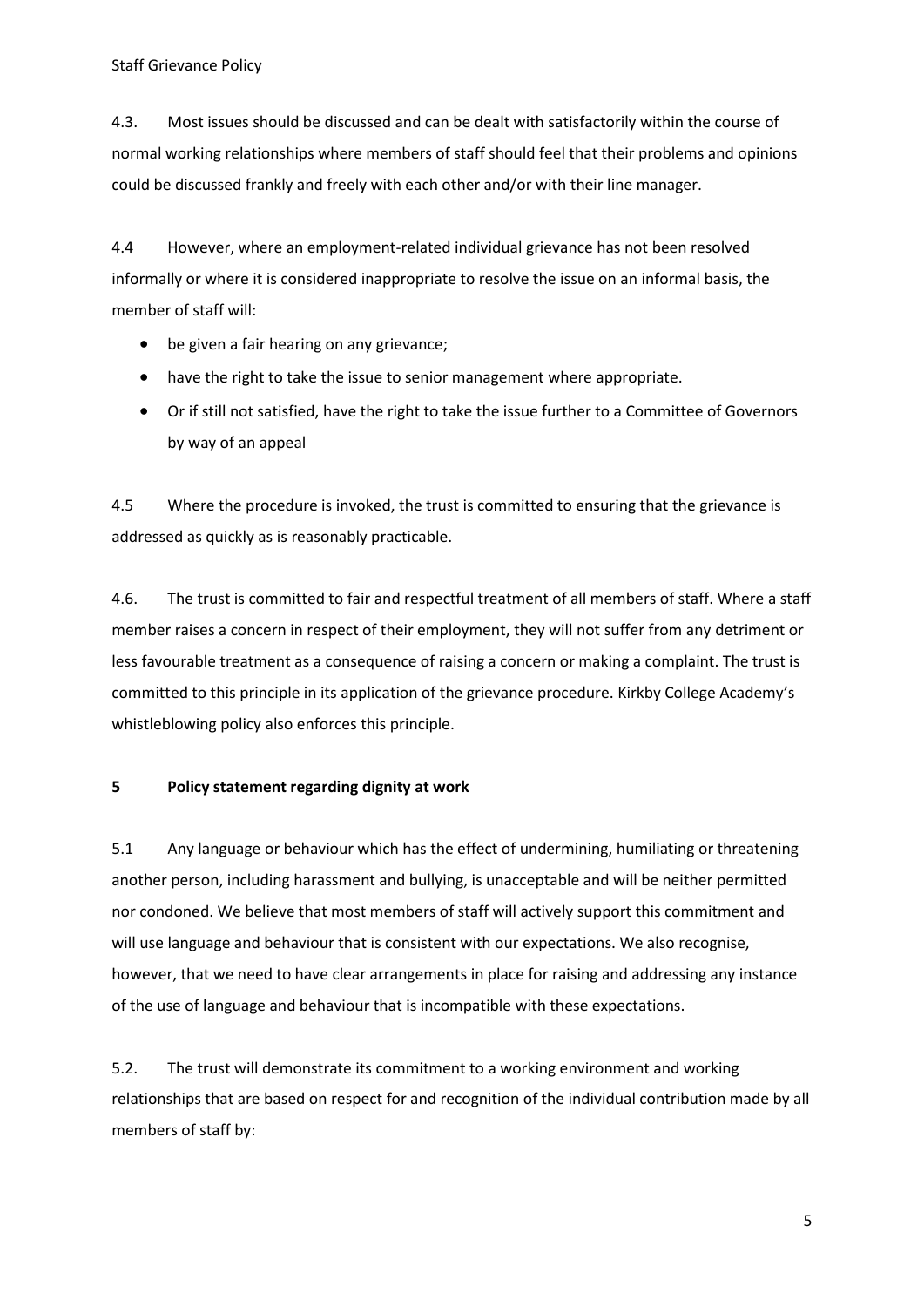Staff Grievance Policy

- clearly communicating the standards that all members of staff have the right to expect and are expected to demonstrate to others in all workplace communications
- equipping senior leaders with the knowledge and skills required to influence a positive working environment and working relationships
- alerting all members of staff to the type of language and behaviour that is not acceptable and, where this occurs, how this will be dealt with
- identifying a range of sources of information and assistance for staff members to help them decide what to do if they experience unacceptable language or behaviour
- recognising a grievance complaints' procedure that establishes appropriate informal and formal arrangements for members of staff to raise instances of unacceptable language or behaviour as set out in this policy and procedure document
- ensuring that complaints are handled sensitively and are fully investigated through appropriate procedures.

5.3 Further information and guidance on the definitions of bullying and harassment is provided in appendix B.

5.4 Kirkby College Academy is committed to protecting members of staff against unacceptable behaviour of this nature that may be encountered by staff members through contact with representatives from the wider academy community in the context of their work, i.e., parents, students or members of the public. The processes and strategies available to Kirkby College Academy for dealing with issues of this nature are set out in appendix C of this policy.

# **6. Informal approach and mediation**

6.1 Attempts should always be made to resolve workplace grievances on an informal basis. Even if the problem relates to senior management or decisions made by senior management, attempts should still be made to resolve the issue on an informal basis and directly with the person(s) concerned.

6.2 It is important that any issue is raised as soon as possible after the event has occurred, so that resentment or worry does not build up. Also, if an investigation is required, this can take place as soon as possible in order to ensure clear and accurate details are recalled before memories fade.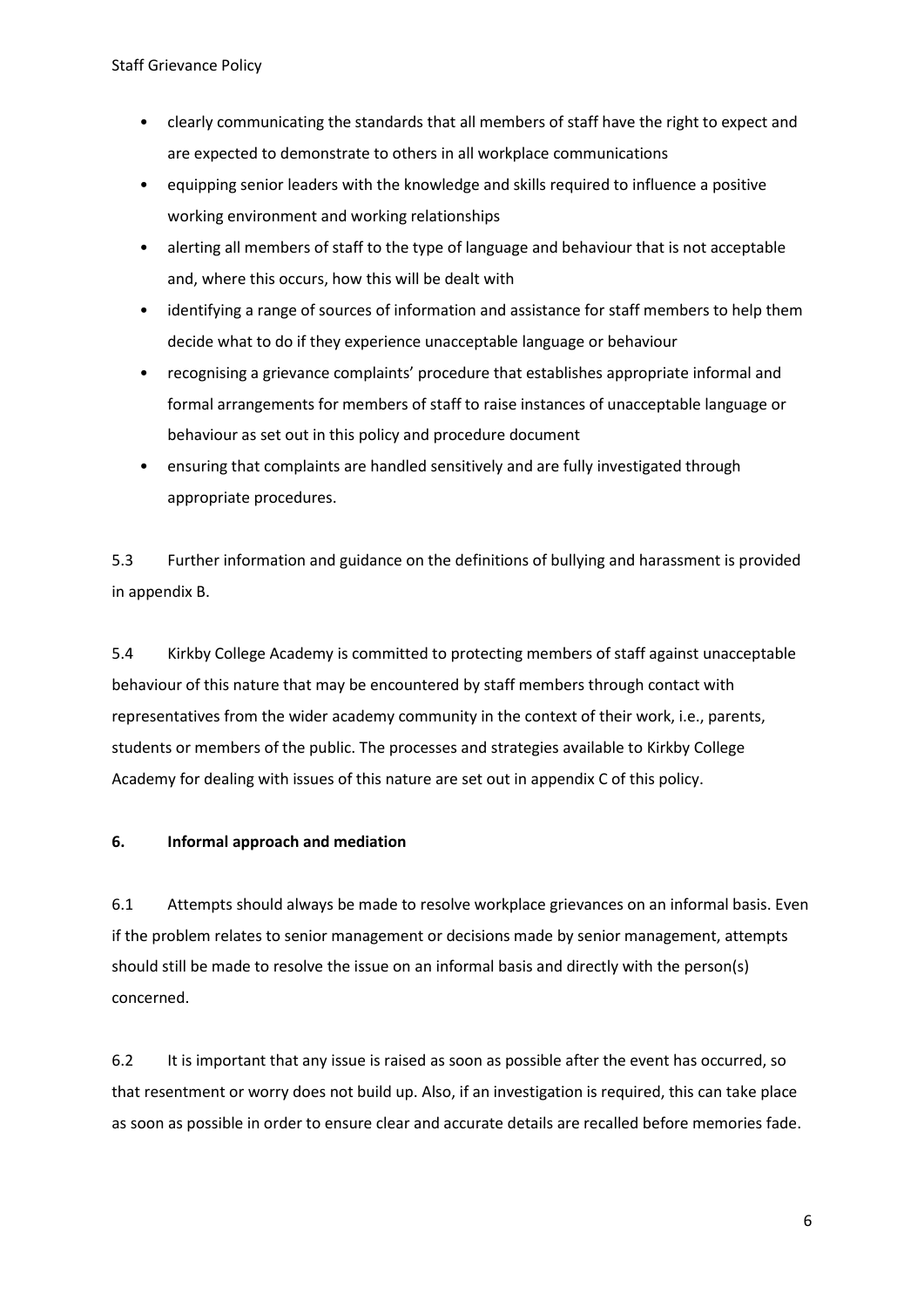Staff Grievance Policy

6.3 Where the aggrieved member of staff holds a grievance with a work colleague or manager, attempts should be made to meet with the other party on an informal basis to discuss the situation and attempt to resolve the concern. This informal process should be encouraged and managed by an appropriate manager or senior manager not directly involved in the case. The manager should conduct a facilitated meeting, taking into account arrangements that are mutually agreeable to all parties, in order to encourage an open dialogue between the parties with a view to resolving the concerns held by the aggrieved member of staff at the earliest opportunity. The aggrieved member of staff may request to attend an informal meeting with a trade union representative for the purpose of attempting to resolve a work-related complaint informally. Such a request will not unreasonably be refused.

6.4 As an alternative to a facilitated meeting and prior to evoking the formal procedure, formal mediation may be arranged between the relevant parties. Formal mediation can be arranged through the appointment of an independent trained mediator. Formal mediation is only a viable option where both parties agree to engage in the mediation process and agree to commit to a Mediation Agreement at the conclusion of the process. In accordance with the principles of mediation, mediation meetings are held with the two parties concerned and the mediator only. Trade union representatives or companions will not attend mediation meetings on either party's behalf. Further information on mediation is provided in appendix E.

6.5 If any aspect of the grievance procedure causes you difficulty on account of any disability that you may have, or if you need assistance because English is not your first language, you should raise this issue with the Business Manager who will make appropriate arrangements.

## **7 Formal procedure**

7.1 Kirkby College Academy recognises that a formal grievance procedure can be a stressful and upsetting experience for all parties involved. Everyone involved in the process is entitled to be treated calmly and with respect. The trust will not tolerate abusive or insulting behaviour from anyone taking part in or conducting grievance procedures and will treat any such behaviour as a misconduct under the disciplinary procedure.

7.2 Where an employment problem is considered by a member of staff to be of a sufficiently serious nature to be termed as a 'grievance', the matter has not been resolved as a result of an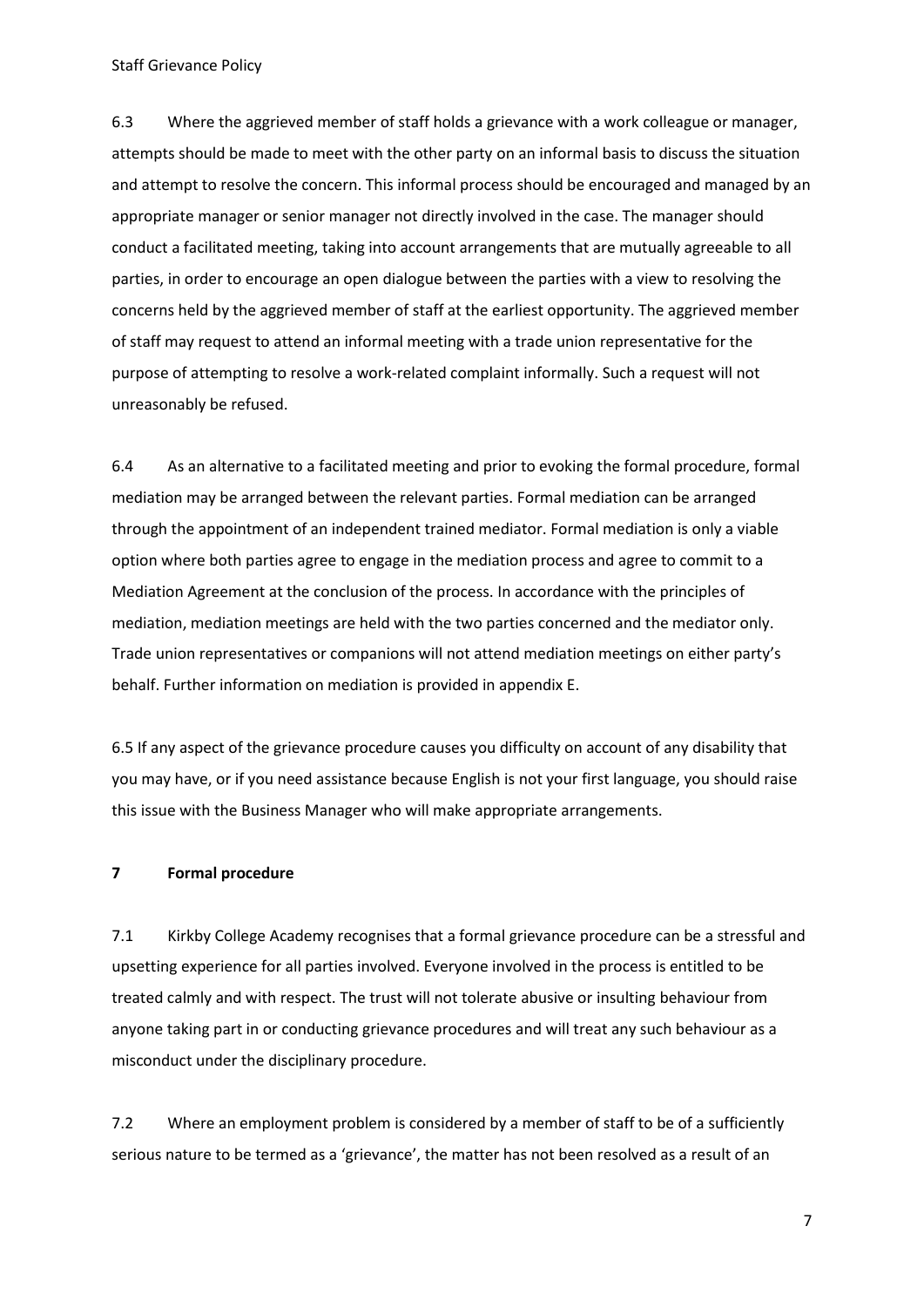informal approach or it is considered inappropriate to deal with the matter on an informal basis, the member of staff may invoke the grievance procedure. This procedure is designed to achieve the objectives referred to in the above policy statement in an effective and efficient manner.

7.3 It will not normally be considered appropriate for a staff member to pursue a formal grievance unless first of all the issue has been raised with their manager and informal resolution has been considered where appropriate.

7.4 A member of staff wishing to invoke the procedure should normally raise their concerns within 20 working days of the event or the latest in a series of events that has resulted in the grievance. Early notification of a grievance will help ensure early resolution.

7.5 At all stages of the formal procedure, the member of staff raising the grievance is entitled to take advice from and/or be accompanied or represented by a workplace colleague or trade union representative. Members of staff are encouraged to consult their trade union representatives or professional associations prior to invoking the grievance procedure.

7.6 Where the member of staff chooses not to be accompanied or represented by a trade union representative or workplace colleague it will be noted in the written summary that representation was offered and declined.

7.7 Senior leaders are committed to addressing staff member grievances in a timely manner and in all cases will endeavour to adhere to the time limits referred to throughout this procedure. However, parties may, by mutual agreement, modify the time limits referred to in the procedure.

7.8 In certain circumstances this may not be practicable, for example, delays in convening meetings due to academy holiday periods and complex cases requiring lengthy investigations. In the interests of best practice, fair treatment and the health and wellbeing of members of staff, meetings may be held during academy holidays with the agreement of all parties (i.e., the staff member concerned, trade union representative/workplace colleague, investigating manager/Trustee). If however this is not agreeable to any party, the member of staff will be kept informed of the progress of the procedure.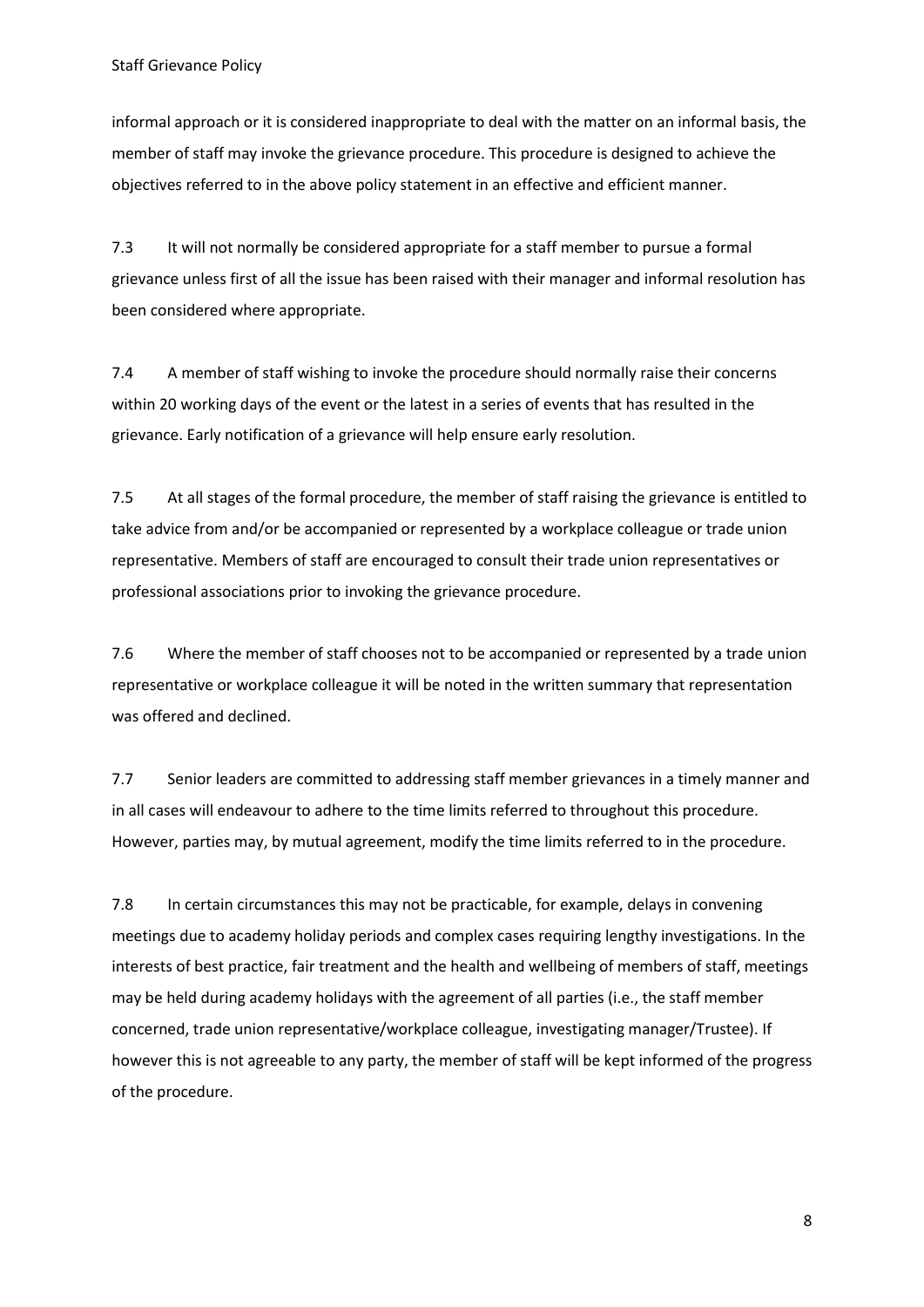Staff Grievance Policy

#### **8 Stage one: formal grievance hearing**

8.1 If a member of staff has a work-related concern and the matter cannot be resolved informally, they should raise the matter formally with their line manager by completing the grievance form (see appendix A). Where the concern relates to the line manager, they should raise the matter with the line managers, manager or appropriate member of the senior leadership team by completing the grievance form. It is recommended that the member of staff contact their trade union representative for advice and support in initiating the formal grievance procedure.

8.2 On notification of a formal grievance, the Headteacher, will act as the grievance manager and chair, accompanied by two other senior leaders on the panel. The Business Manager will be present to advise the panel. If the Headteacher is named in the grievance the Chair of Governors will act as grievance manager and chair.

8.4 If the grievance is regarding a trustee an independent organisation will be sourced to investigate and chair the grievance panel and also an appeal panel if required.

8.5 The grievance manager will, as soon as possible, arrange an investigatory meeting with the staff member. This meeting will normally take place within ten working days of notification of the grievance. The member of staff may attend the meeting accompanied by a work colleague or a trade union representative.

8.6 Where the chosen companion is unavailable on the day scheduled for the meeting or appeal, the meeting will be rescheduled, provided that the member of staff can propose an alternative time within five working days of the scheduled date. If you are unable to attend because of circumstances beyond your control, the grievance manager should be informed as soon as possible. If you fail to attend without explanation, or it appears that you have not made sufficient attempts to attend, the hearing may take place in your absence.

8.7 Before proceeding to a full grievance hearing, it may be necessary to carry out investigations of any allegations made by you, although the confidentiality of the grievance process will be respected, wherever possible. Grievance managers can carry out investigations or elect to appoint an investigation manager where the matter is more complex or to support transparency. The grievance manager will give an indication of the likely timescales required for the completion of the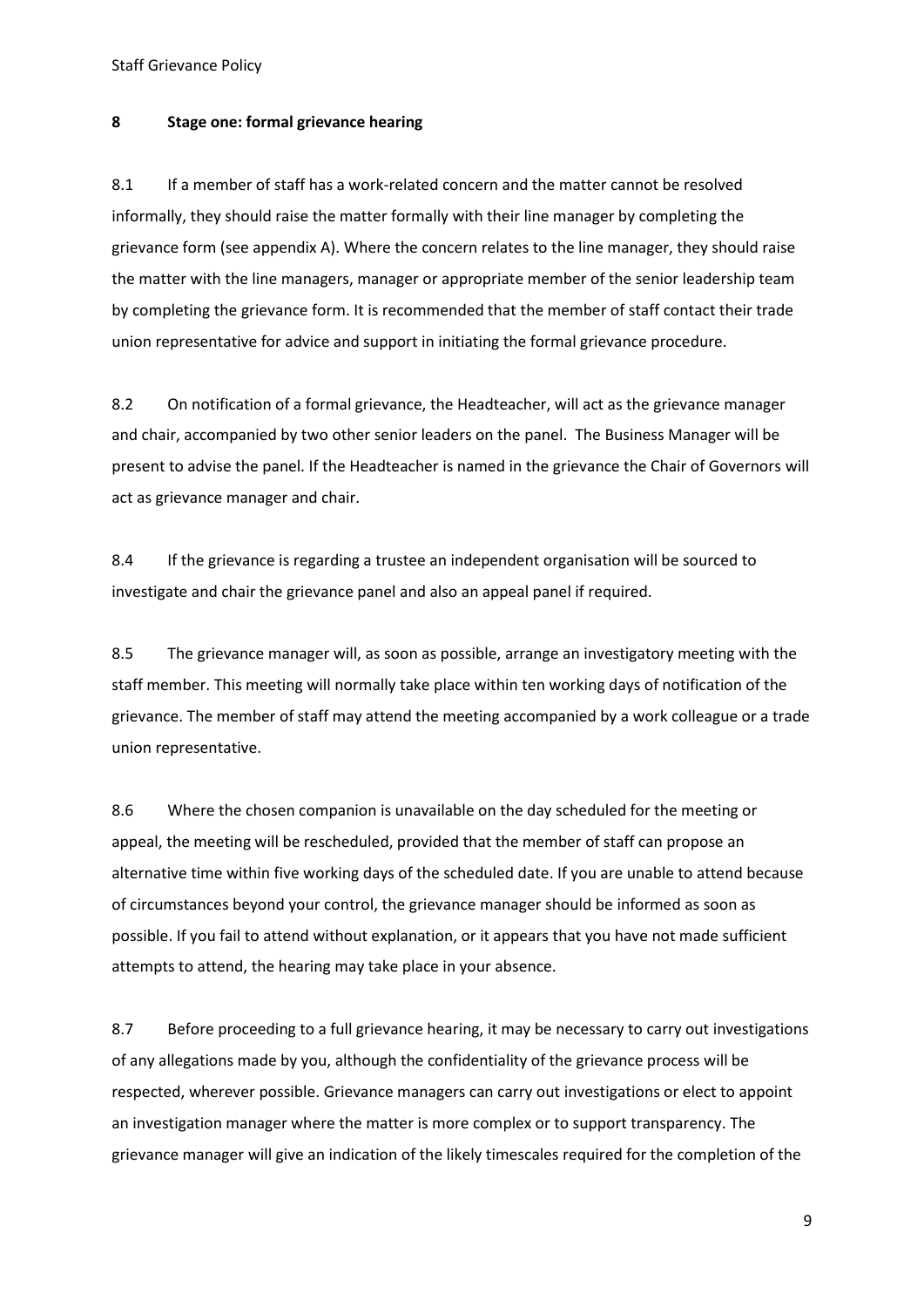investigation. If any evidence is gathered in the course of these investigations, you will be given a copy long enough in advance of the hearing for you to consider your response. In exceptional circumstances, the evidence given by individuals may have to remain confidential. Where confidentiality is necessary, this will be explained to you and an appropriate summary of the evidence gathered will be given to you.

8.8 At the meeting the grievance manager will listen to the details of the grievance and will endeavour to devise an appropriate resolution. The outcome of the grievance will be confirmed in writing to the member of staff. The manager will arrange for notes of the meeting to be taken, copies of which will be provided to all parties.

8.9 Normally, written confirmation of the outcome of the grievance will be provided within five working days of the grievance meeting, with the exception of cases where further investigation is required. In such circumstances, the manager hearing the case will determine an appropriate timescale with due consideration to the need for a swift resolution whilst allowing sufficient time to conduct the necessary additional investigations.

#### **9 Stage two: appeal hearing**

9.1 The member of staff has the right of appeal against the outcome of stage one of the grievance procedure if dissatisfied with the outcome. The procedure to be followed at the appeal meeting is as set out in appendix D.

9.2 The appeal must be in writing setting out the grounds of appeal within five working days of receipt of the written outcome of the grievance at stage one.

9.3 The appeal hearing the appeal will be composed of three people who have had no prior involvement in the case. This will include a Headteacher and a trustee.

9.4 Where the grievance is about the Headteacher, the appeal will be heard by three trustees not previously involved in the process and an independent advisor.

9.5 The appeal meeting will be held, where practicable, within twenty working days of the receipt of the written request for an appeal. The member of staff will be informed of the date of the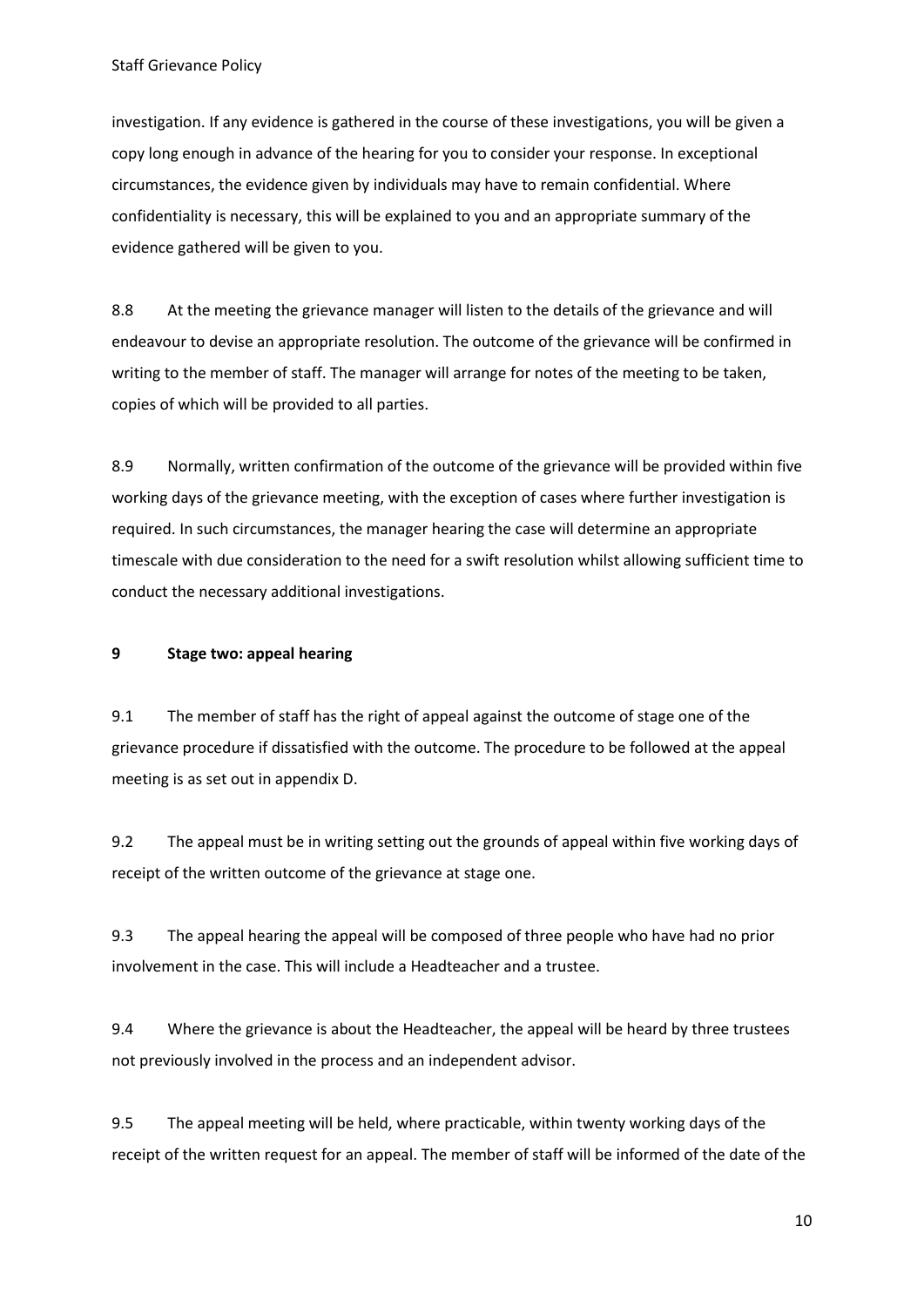appeal hearing in writing and will be offered the opportunity to submit any documents to the appeal panel in advance of the hearing, but no later than five working days prior to the hearing.

9.6 The grievance manager previously involved in addressing the grievance will also have the opportunity to make submissions to the appeals' panel in response to the member of staff's appeal. The appeal panel should be sent all relevant documents in advance of the hearing no later than one calendar week before the hearing. The Business Manager will be present to advise the panel.

9.7 All documents to be presented at the hearing in relation to the appeal will be provided to the member of staff no later than five working days prior to the hearing.

9.8 At the appeal hearing, the member of staff will have the opportunity to present their reasons for dissatisfaction with the outcome of the grievance process determined at the previous stages of the procedure, along with any evidence or documents, which they consider to be pertinent to their grounds of appeal. If appropriate, the manager of the member of staff or Headteacher may present a response to the appeal that may include presentation of information on the outcome of the grievance at earlier stages of the procedure for the panel's consideration.

9.9 The decision regarding the outcome of the appeal may be given at the hearing but will be confirmed in writing within five working days of the hearing. If it is not possible to respond within the specified time period the member of staff will be given an explanation for the delay and advised when a response will be provided.

9.10 The decision of the appeal panel will be to either uphold or overturn the stage one grievance outcome.

9.11 The decision of the appeal panel is final.

#### **10 Headteacher grievances**

10.1 Where a member of staff at Headteacher level has a grievance, they should first endeavour to resolve the matter by direct approach to the relevant person. If the grievance remains unresolved and arises from actions/decisions of a committee, they should initially seek to resolve it in discussion with the chair of the appropriate committee.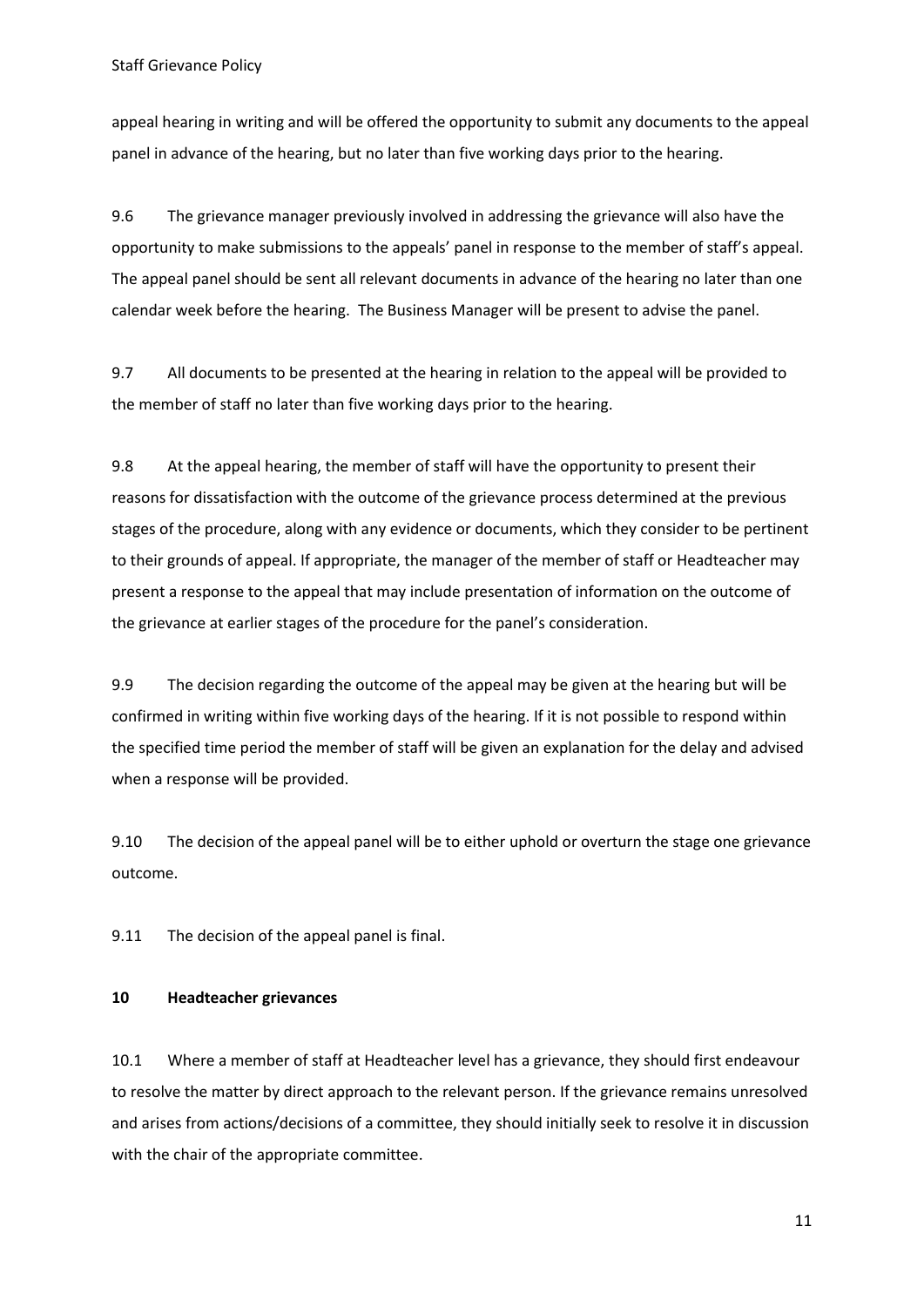10.2 Should the grievance remain unresolved; the member of staff should lodge the formal grievance in writing to the Chair of Governors.

10.3 The Chair of Governors will act in the capacity of the grievance manager and arrange a grievance hearing with no less than three trustees on the panel, within twenty working days (where practicable) of receipt of written notification of the grievance. The procedure for the hearing will be as set out in appendix D.

10.4 The member of staff, and any other member of staff who may be involved, is entitled to be accompanied at the meeting, by a workplace colleague or a trade union representative.

10.5 If the member of staff is dissatisfied with the grievance outcome, they may appeal to the appeals' Committee. They must confirm the grounds for appeal in writing, within five working days of receipt of the outcome of the grievance at the previous stage of the procedure.

10.5 The appeals' panel shall comprise of no less than three trustees who have had no prior involvement in the case supported by an independent advisor. The decision of the appeals' panel may be given at the hearing and in any case confirmed in writing within five working days. The appeal should, where practically possible, be heard within twenty working days of receipt of the written notification of the appeal

10.6 The decision of the appeals' panel will be final.

10.7 At any stage of the procedure, the member of staff is recommended to seek advice from an appropriate source such as their professional association. For the advice to be as informed and effective as possible, it may be necessary to provide to them copies of all documentation associated with the grievance.

10.8 If the grievance concerns any of the trustees, or it is deemed more appropriate, an independent organisation will be engaged to manage the process from investigate to appeal stages.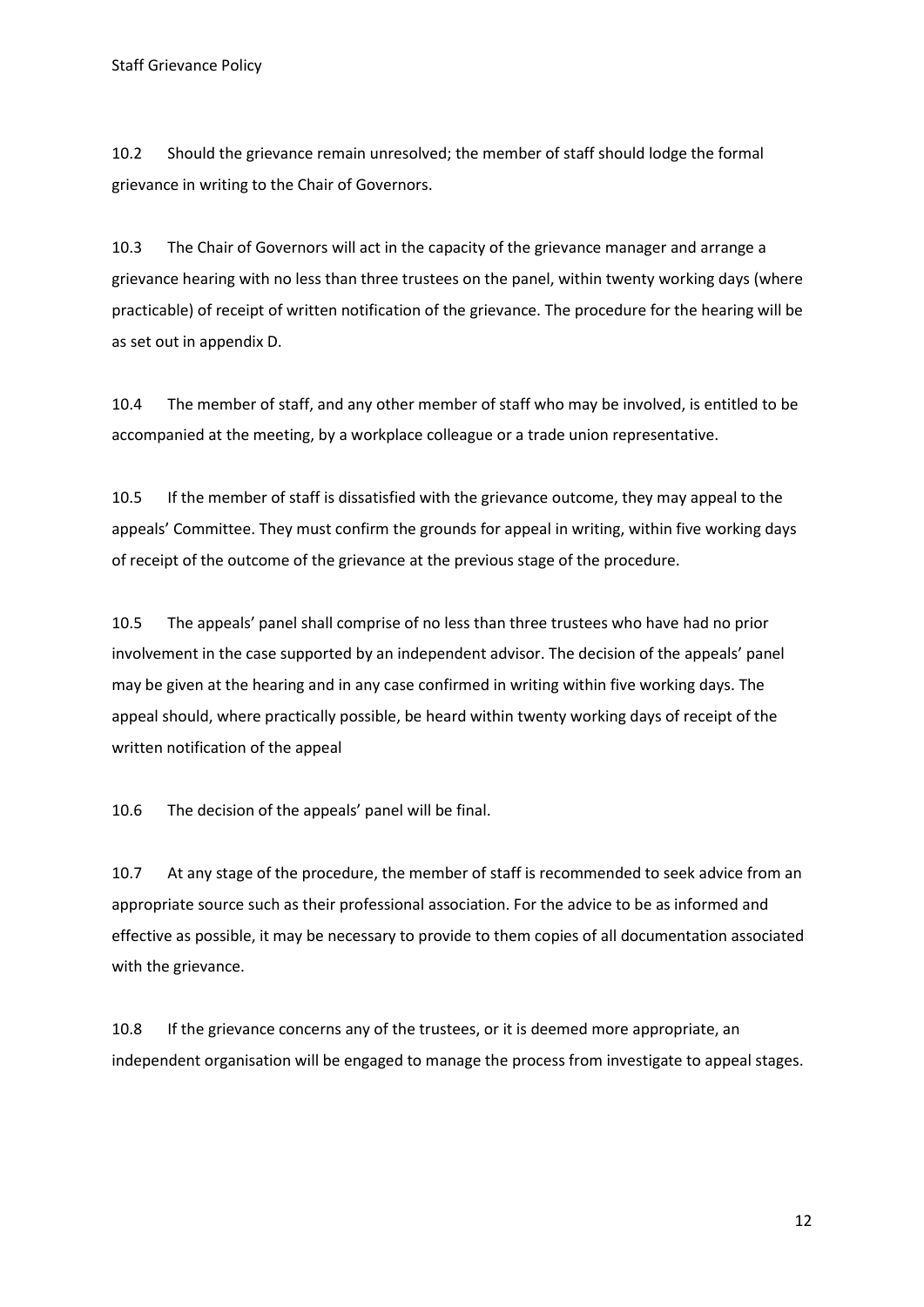Staff Grievance Policy

#### **11 Collective grievances**

11.1 When two or more members of staff have identical grievances and wish to raise them to be addressed in the same grievance process a collective grievance can be raised

11.2 Where attempts to resolve the matter informally do not work, it may be appropriate for members of staff to raise a formal grievance under the grievance procedure. If you and another member of staff (or more than two of you) have identical grievances and you all wish them to be addressed in the same grievance process, you and your colleagues can raise a grievance via this collective grievance procedure

11.3 You and all your colleagues raising the collective grievance must agree (without any pressure being exerted on staff members to join the collective process) to do this. You and your participating colleagues will be entitled to only one grievance hearing and (if applicable) one appeal hearing. You and your participating colleagues will be notified individually of the outcome at each stage of the process. If you and your colleagues do not entirely voluntarily agree to this arrangement or if your grievances are not identical, we will arrange to hear your grievances using the grievance procedure on an individual basis.

11.4 If you and your colleagues are all members of the same trade union, your trade union representative can (if you all wish them to do so) raise the grievance on your behalf. Alternatively, you and your colleagues can agree to nominate one of you to act on behalf of all of you. If there is no one nominated representative, you and your colleagues will be entitled to address concerns individually at the grievance hearing, but you will have no additional right to be accompanied beyond having your colleagues present. If you or your colleagues wish to be represented by your trade union representatives on an individual basis, we will arrange to hear your grievances under the grievance procedure.

11.5 A formal grievance should be concerned with the way in which you believe you have been treated by the trust or managers acting on its behalf, or about any aspect of your work. Complaints that amount to an allegation of misconduct on the part of another member of staff will be investigated and dealt with under the disciplinary procedure.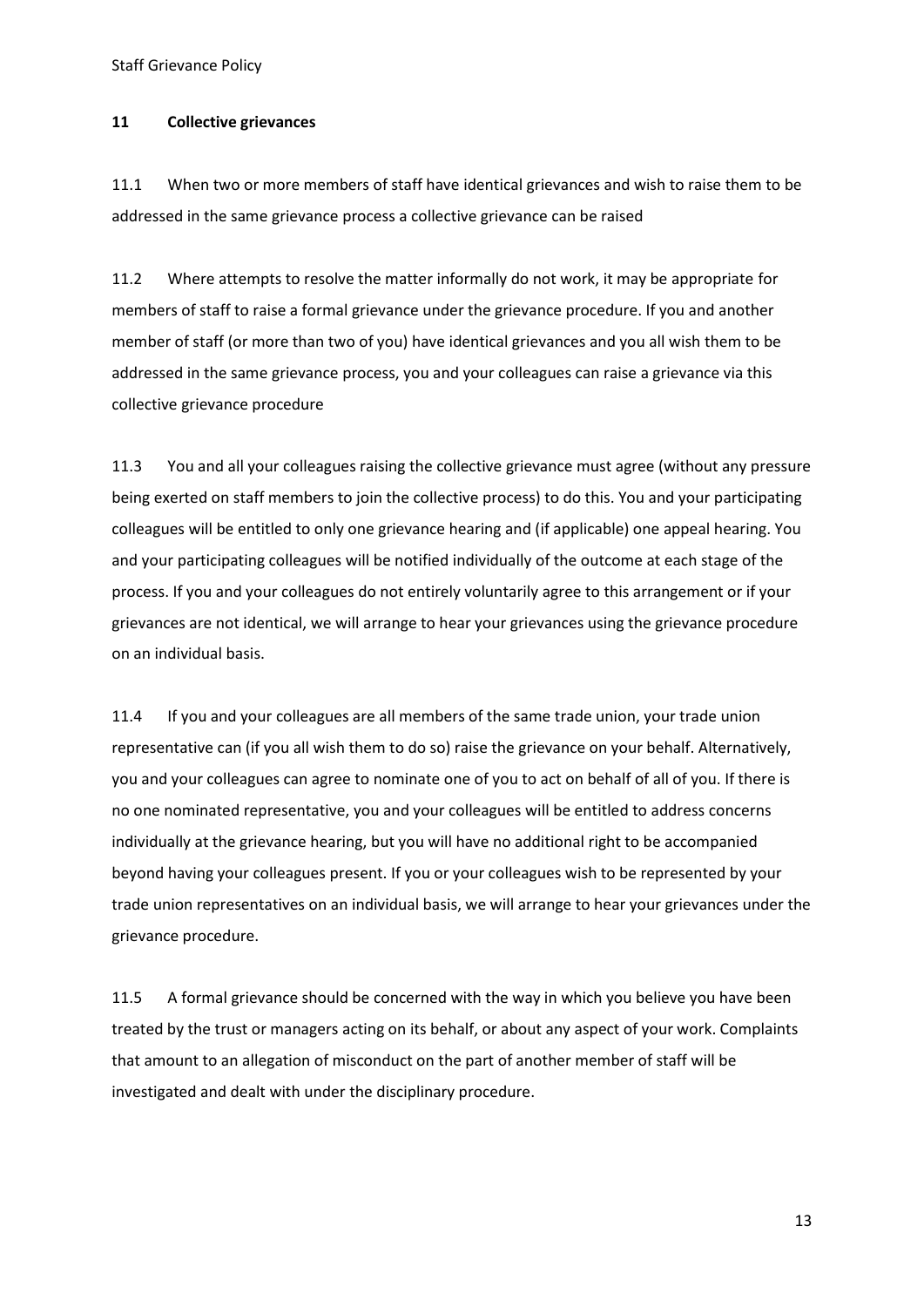11.6 Grievances may be concerned with a wide range of issues, including the allocation of work, your working environment or conditions, the opportunities that you have been given for career development or the way in which you have been managed. However, issues that are the subject of collective negotiation or consultation with the trade union/staff association/staff council will not be considered under the grievance procedure.

11.7 Complaints that you and your colleagues may have about any disciplinary action taken against you should be dealt with as an appeal under the disciplinary procedure.

11.8 If you and your colleagues raise a collective grievance while you are all subject to the same or substantially similar disciplinary proceedings, we may (if appropriate depending on the nature of the grievance(s) raised) temporarily suspend the disciplinary proceedings pending the outcome of your grievances. Kirkby College Academy may also follow both the disciplinary and grievance processes concurrently.

11.9 Your complaint should be the completion of appendix A headed "formal collective grievance" and sent to your line manager. Your grievance can be submitted on one document, but it must:

- identify you and each of your colleagues who wish to raise the grievance
- identify any nominated trade union representative or colleague to represent you all
- state that you have all voluntarily consented to use the collective grievance procedure; and
- confirm that you understand that the grievance will give each of you the right to only one collective grievance meeting, one identical outcome and (if applicable) one appeal meeting and one identical appeal outcome.

If your complaint relates to the way in which you believe your line manager is treating you, the complaint may be sent to the line managers line manager. If you and your colleagues wish to submit individual grievance letters, each of the letters must contain the information set out above and they must all be sent to the same manager.

If, following the grievance outcome, some members of staff are satisfied with the outcome and do not wish to proceed to an appeal, the request for an appeal should clearly identify those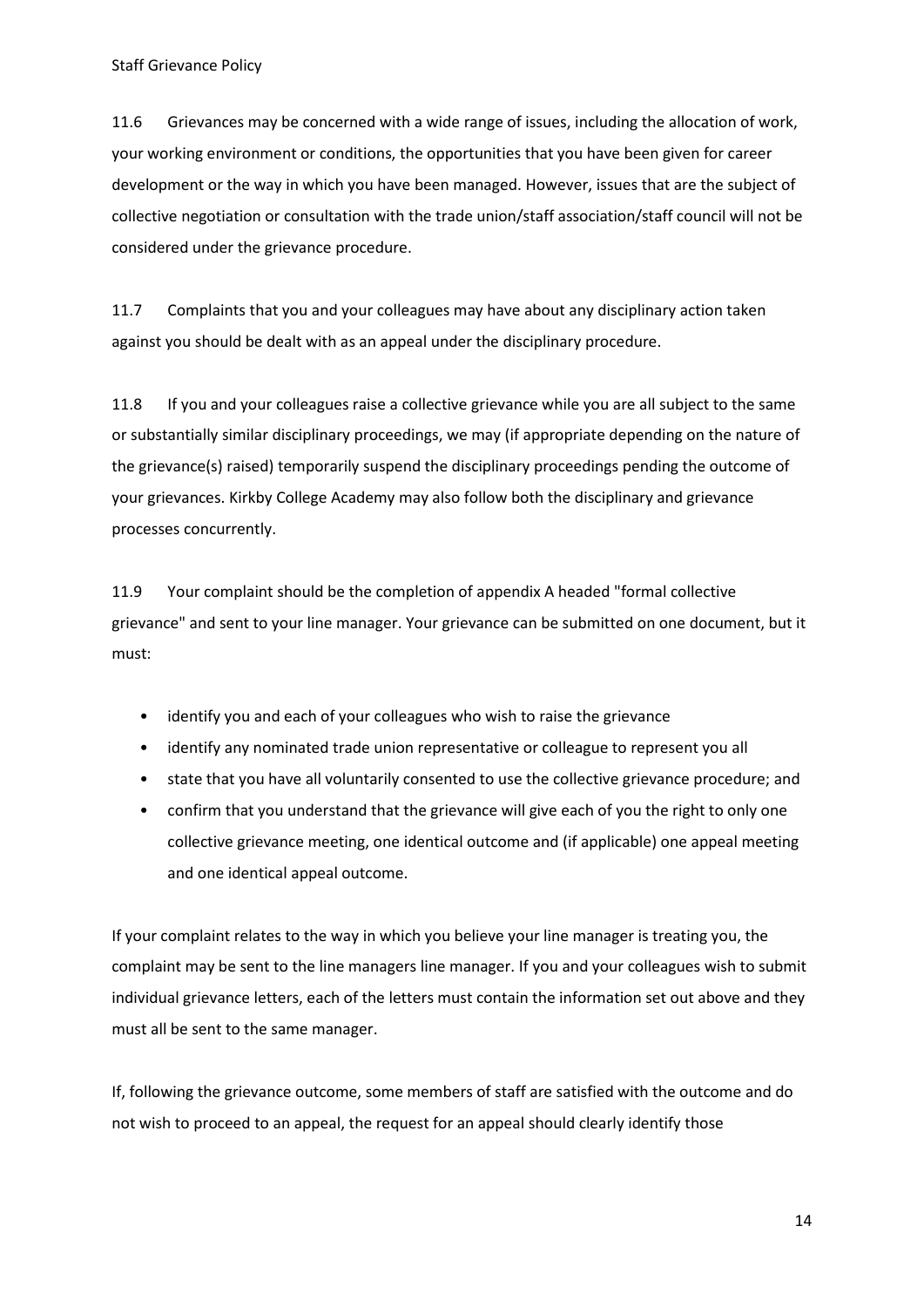withdrawing from the process and those wishing to pursue the appeal. If only one member of staff wishes to pursue the appeal, the grievance procedure will apply to the appeal.

# **12. Review**

12.1 This grievance procedure and policy is reviewed on an annual basis to ensure it is working effectively.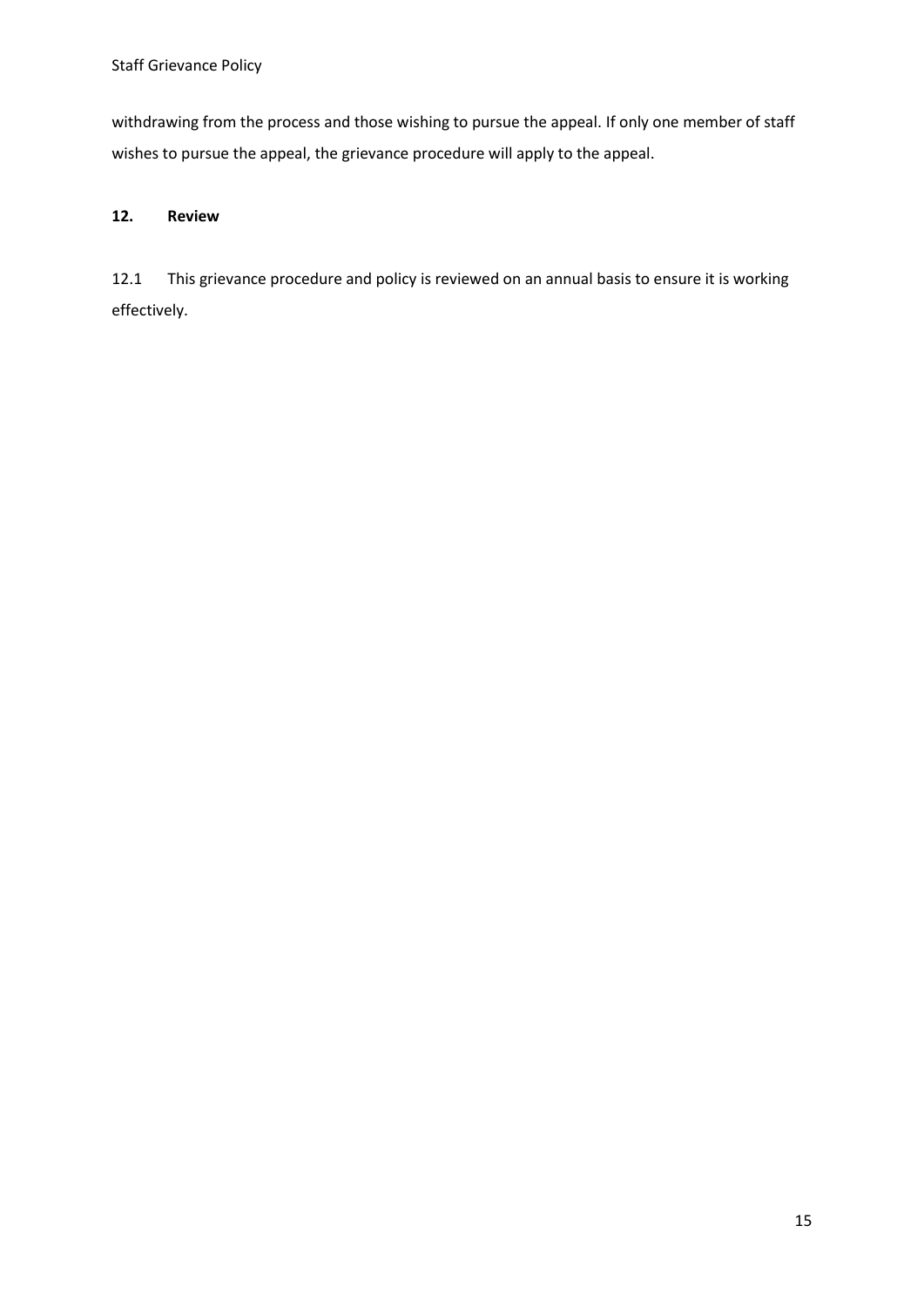#### 13. Appendix A

## **Kirkby College Academy STATEMENT OF GRIEVANCE**

#### **Appendix A**

# **STRICTLY PRIVATE AND CONFIDENTIAL**

To be completed by the member of staff to instigate a formal grievance. (The formal procedure

should only be used when attempts at informal resolution have been tried and not succeeded.)

The form is to be sent to your line manager. If the complaint relates to your line manager, please send to the Business Manager

| Name                            |       |
|---------------------------------|-------|
| <b>Job Title</b>                | Email |
| Line Manager                    | Email |
| Name of representative          | Email |
| 1. Brief outline of the nature  |       |
| and reason for the grievance    |       |
| 2. I have discussed this matter |       |
| informally with my line         |       |
| manager and/or senior           |       |
| manager (if appropriate) but I  |       |
| am still dissatisfied because:  |       |
| 3. What specific action would   |       |
| you like taken in order to      |       |
| resolve this issue?             |       |
| 4. Please give names of any     |       |
| witnesses who may be able to    |       |
| offer further information       |       |
| 5. I am prepared to consider    |       |
| 15 mediation prior to invoking  |       |
| this formal stage: yes/ no      |       |
| (delete as applicable)          |       |
| If you are not prepared to      |       |
| consider mediation, please      |       |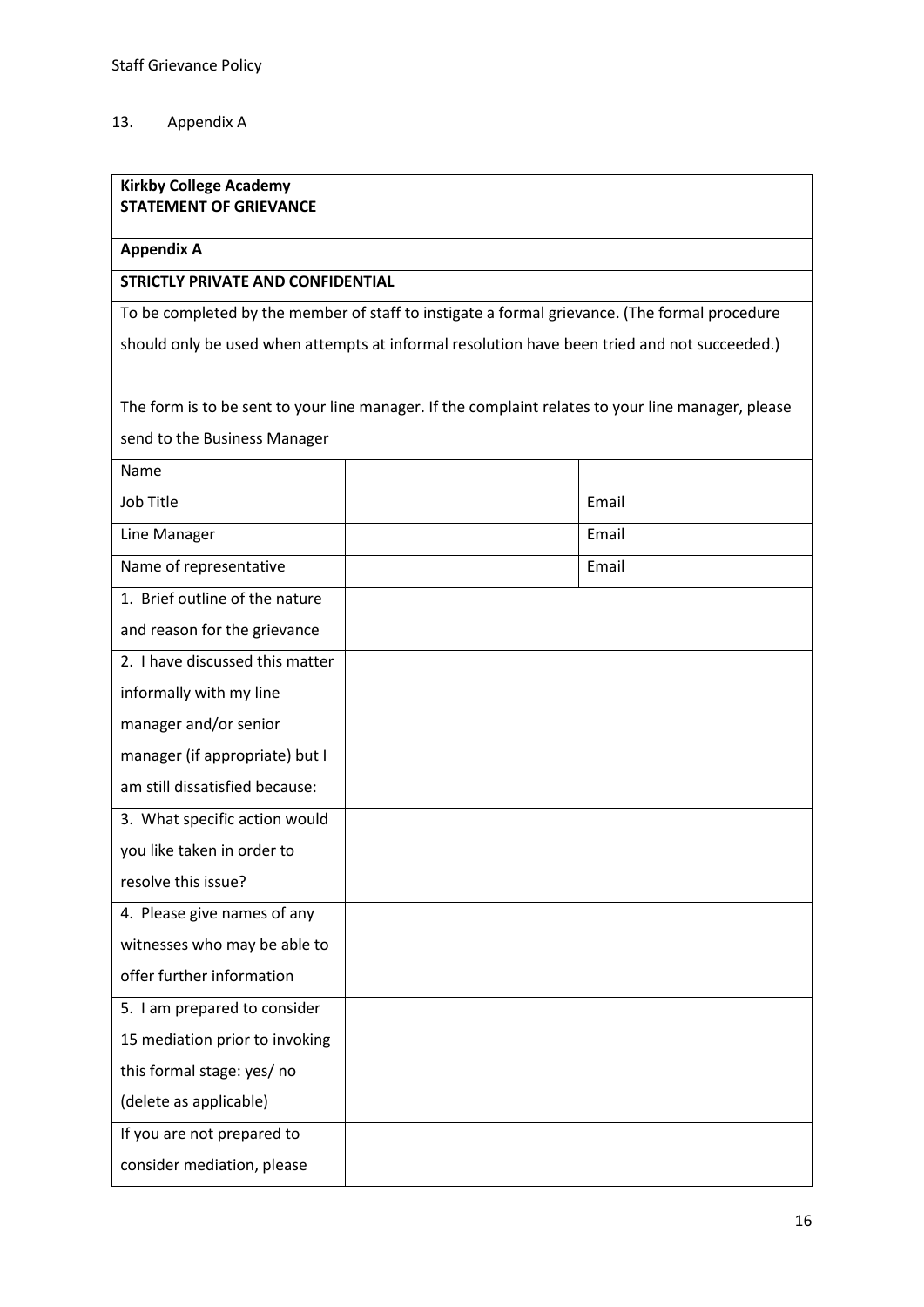| explain your reasons if you are   |  |
|-----------------------------------|--|
| able to do so                     |  |
| Signed                            |  |
|                                   |  |
| Date                              |  |
|                                   |  |
| To be completed by the staff      |  |
| member's line manager on          |  |
| receipt of grievance*: (*NB:      |  |
| where complaint relates to the    |  |
| member of staff's line            |  |
| manager, it is not applicable     |  |
| for this section to be            |  |
| completed)                        |  |
| a) Details of discussions held in |  |
| an attempt to resolve the issue   |  |
| informally or at stage 1. Please  |  |
| provide dates of any meetings     |  |
| and notes where available         |  |
| Line Manager's name               |  |
|                                   |  |
| Signature                         |  |
|                                   |  |
| Date                              |  |
|                                   |  |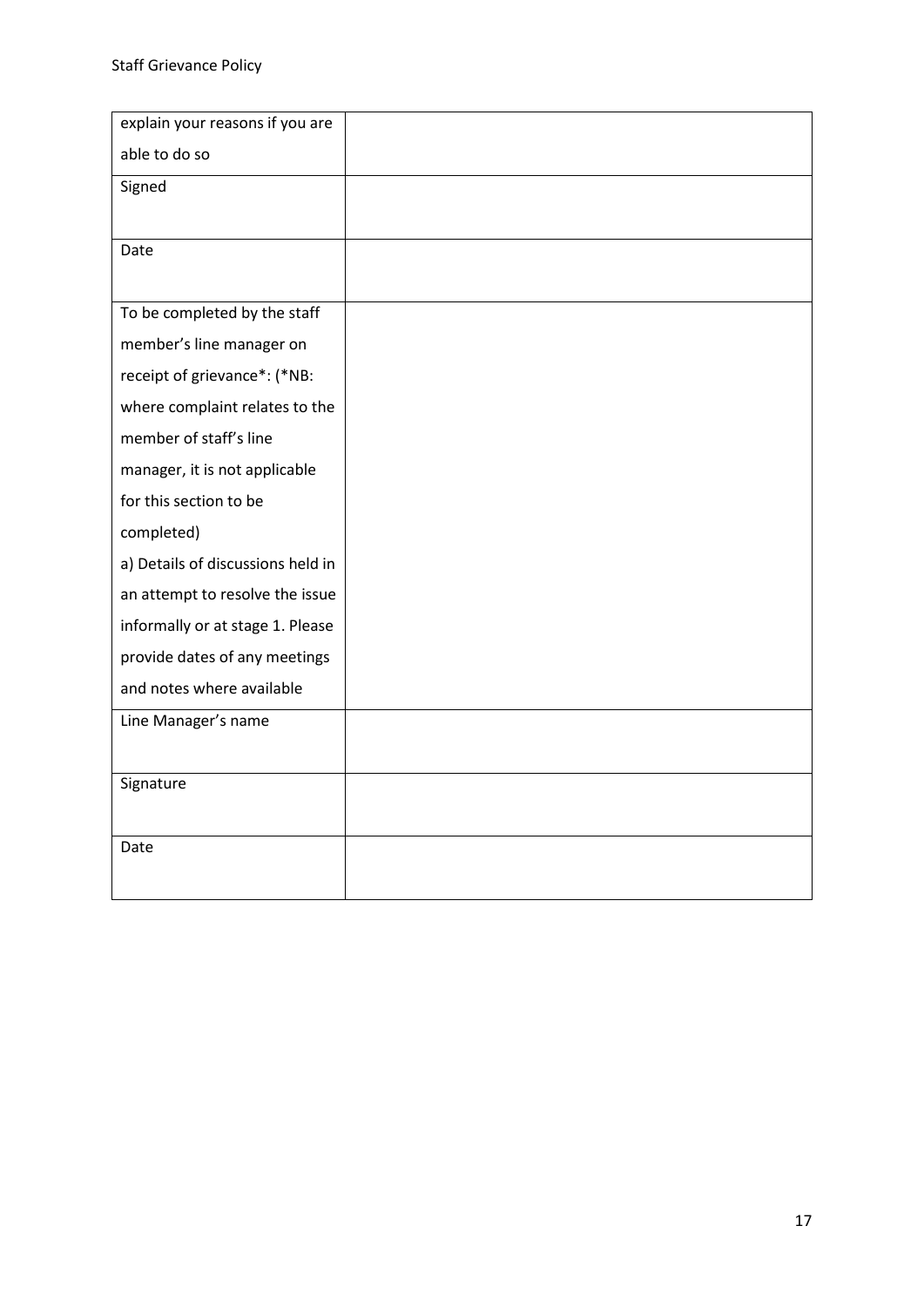#### Appendix B

#### Kirkby College Academy

#### **Bullying and harassment – guidance and definitions of unacceptable behaviour**

Unacceptable behaviour can generally be described as bullying or harassing language and behaviour that is unwanted and which a person finds intimidating, embarrassing, humiliating or offensive. An individual may be exhibiting this language or behaviour consciously or unconsciously, i.e. they may or may not be intending to bully/harass. However, the intention or non-intention to bully/harass should not be the determining factor in assessing whether or not someone has been exposed to bullying/harassment – it is the deed itself and the impact on the recipient that determines this. More specific information concerning bullying and harassment is given below.

#### **Bullying**

Bullying is the use of language or behaviour either publicly or in private, which has the effect of threatening, humiliating, undermining or demeaning the recipient. Typically, it consists of a series of incidents that may be trivial in themselves but have a cumulative effect on the recipient. It may arise between individual colleagues, between a group of staff members and a colleague or between a manager and a subordinate.

Bullying differs from harassment in that the focus is less likely to be on a specific feature of an individual, such as gender, race or disability, than on the competence, or alleged lack of competence, of the person being bullied.

Specific examples of bullying behaviour include:

- exclusion or victimisation of an individual
- unfairly withholding information that has an impact on a person's performance
- constant changing of work deadlines or work guidelines to specifically undermine an individual's effectiveness
- repeated accusation of making errors without justification
- humiliating someone in front of others
- deliberately ignoring opinions/views of an individual
- removing areas of responsibility without justification
- verbal, physical threats or intimidation
- copying memos that are critical about someone to others who do not need to know
- Overbearing supervision/excessive monitoring or work without justification
- Deliberately undermining a competent worker by overloading them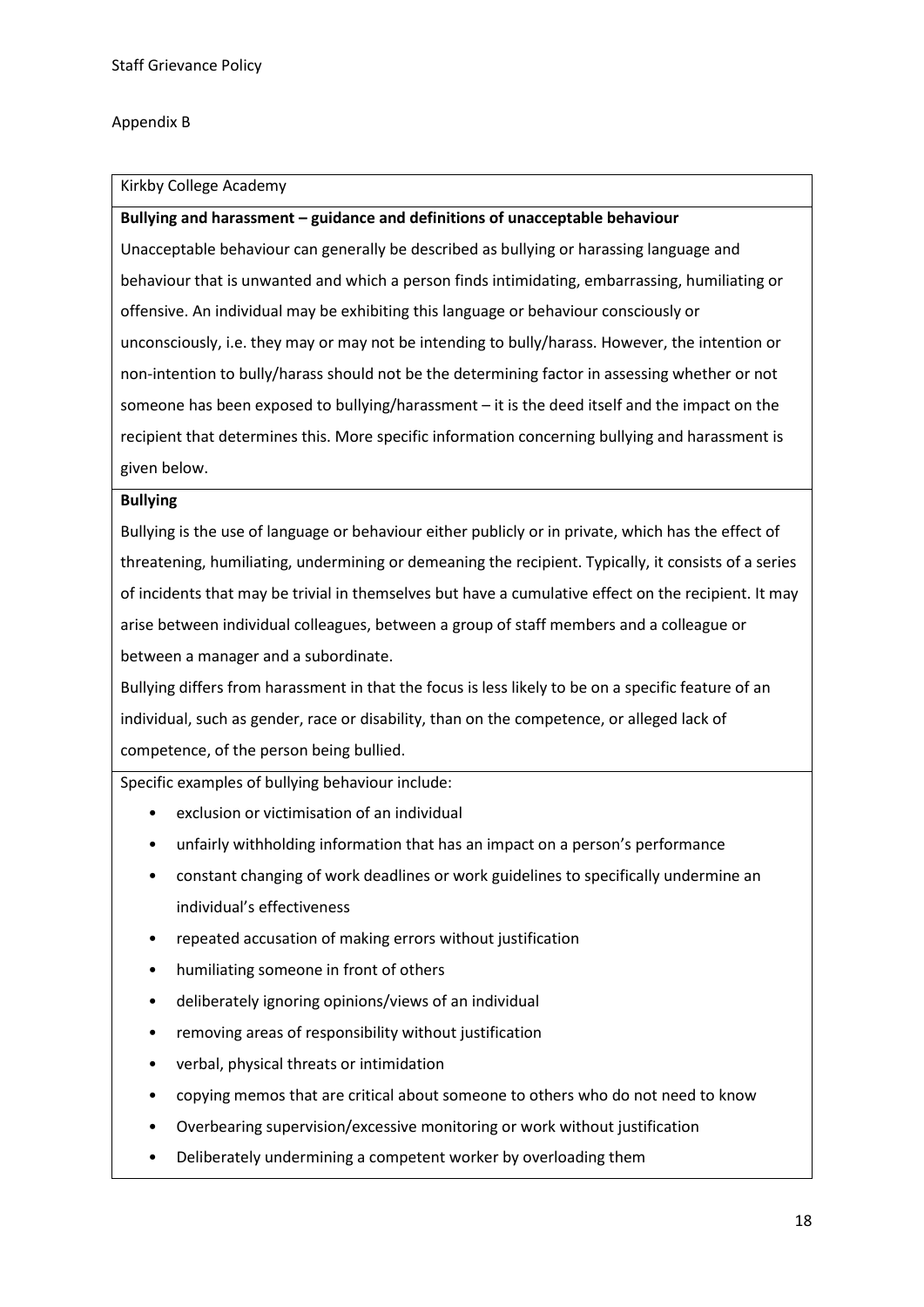• Preventing individuals progressing by intentionally blocking promotion or training opportunities.

# This is not an exhaustive list.

#### **Harassment**

Harassment in general terms is unwanted conduct affecting the dignity of men and women in the workplace and includes any verbal or physical abuse, unwanted behaviour or advances. This would also include any form of non-verbal harassment such as harassment via e-mail. The actions or comments are viewed as demeaning and unacceptable to the recipient. Some forms of harassment can also have a specific meaning under existing legislation (e.g. sex, race and disability) and can amount to unlawful discrimination under the appropriate legislation. Harassment can be on the grounds of a variety of attributes including sex, race, disability, religion, sexual orientation, age, social background, political belief and trade union membership.

Specific examples of what could be viewed as harassment in relation to these attributes include:

- demeaning/offensive remarks; displaying offensive/explicit material
- inappropriate/abusive language
- inappropriate stereotyping resulting in employment opportunities not being offered to an individual
- exclusion from workplace talk/activities
- offensive jokes
- innuendos and teasing

This is not an exhaustive list.

#### **Advice and support**

Any member of staff who believes they are experiencing bullying or harassment may seek advice and support through various options. This includes established channels to seek advice and support (e.g.: through their line manager, a trustee or trade union representative).

Staff members may also choose to seek professional support through the Kirkby College Academy Employee Assistance Programme. This allows members of staff to discuss problems with a qualified counsellor. This service may also be helpful to staff members against whom an allegation of bullying or harassment has been made.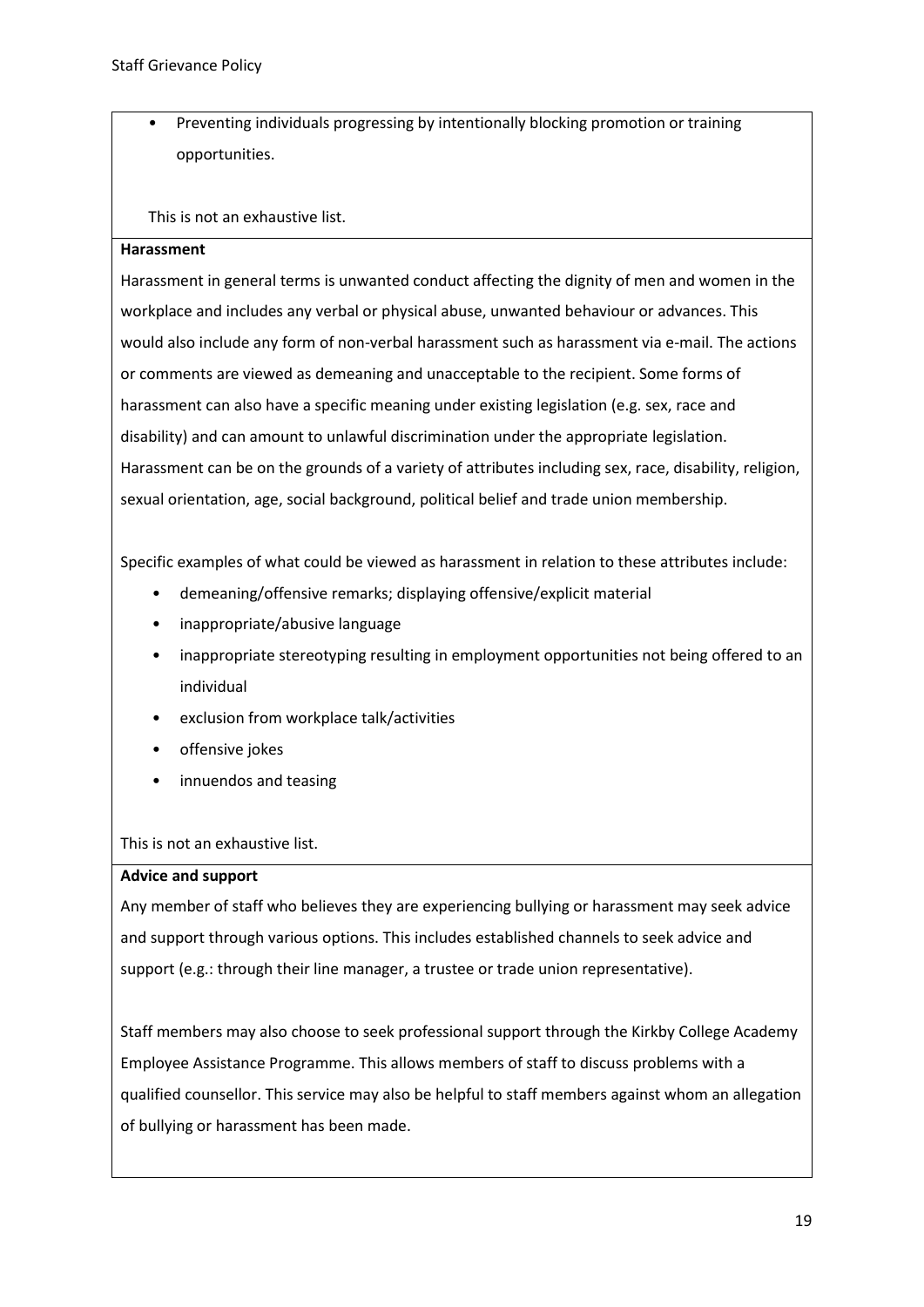Seeking advice and support through any of the channels described above enables members of staff to discuss problems in confidence, to help them decide if they are experiencing bullying/harassment and to discuss any possible strategies to cope with what they are experiencing (for example, approaching a bully/harasser to inform them that their behaviour/language is upsetting, keeping a diary of incidents and confiding in another party for support or information as to how to make a complaint).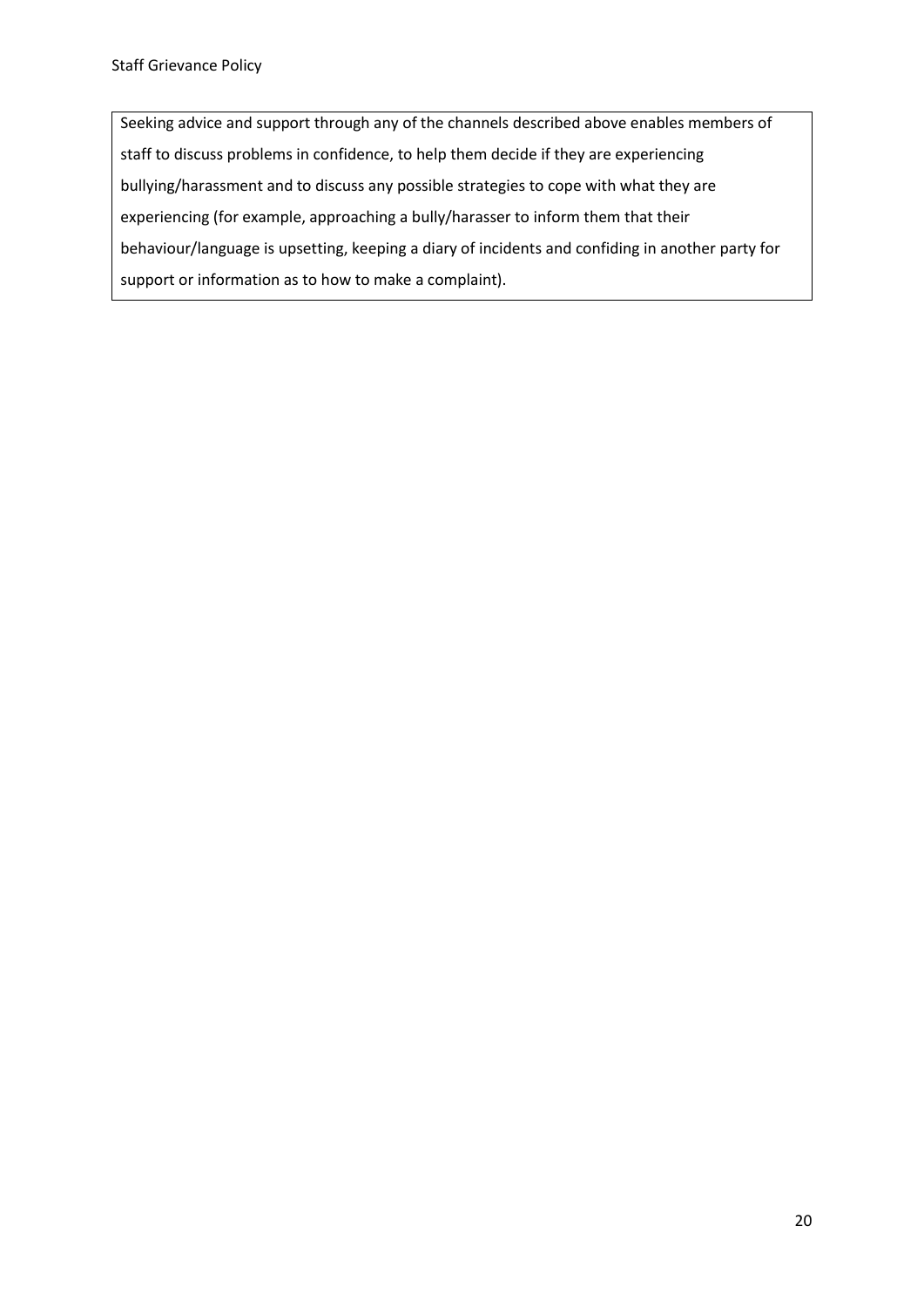# **Appendix C**

## **Kirkby College Academy**

Members of staff and members of the Governing body may encounter bullying or harassment by students/parents/the public in the course of their work. Anyone experiencing such behaviour can expect the active support of the trustees or appropriate senior member of staff to address the situation.

Trustees are committed to protecting staff members whilst at work and to that end must seek to identify potential areas where members of staff may be vulnerable and to reduce the associated risks. Failure to do so could constitute a failure in trustees duty of care to members of staff.

Members of staff complaining of bullying or harassment by students/parents/the public should report the matter to the Headteacher. What action is taken will be a matter of management discretion. The complainant's perception of what has occurred will be taken fully into account when reaching a decision.

Members of committees who feel they are experiencing bullying or harassment by students/ parents/ the public should report the matter to the chair of Governors.

# **Bullying of students/parents/the public by members of staff**

Bullying/harassment of students/ parents/ the public by members of staff will be dealt with under the Kirkby College Academy disciplinary procedure.

# **Bullying/harassment outside of work**

Where bullying/harassment takes place outside of working hours but is in some way linked to a working relationship, staff members and trustees are still entitled to raise the issue and make use of the informal or formal procedure of this policy.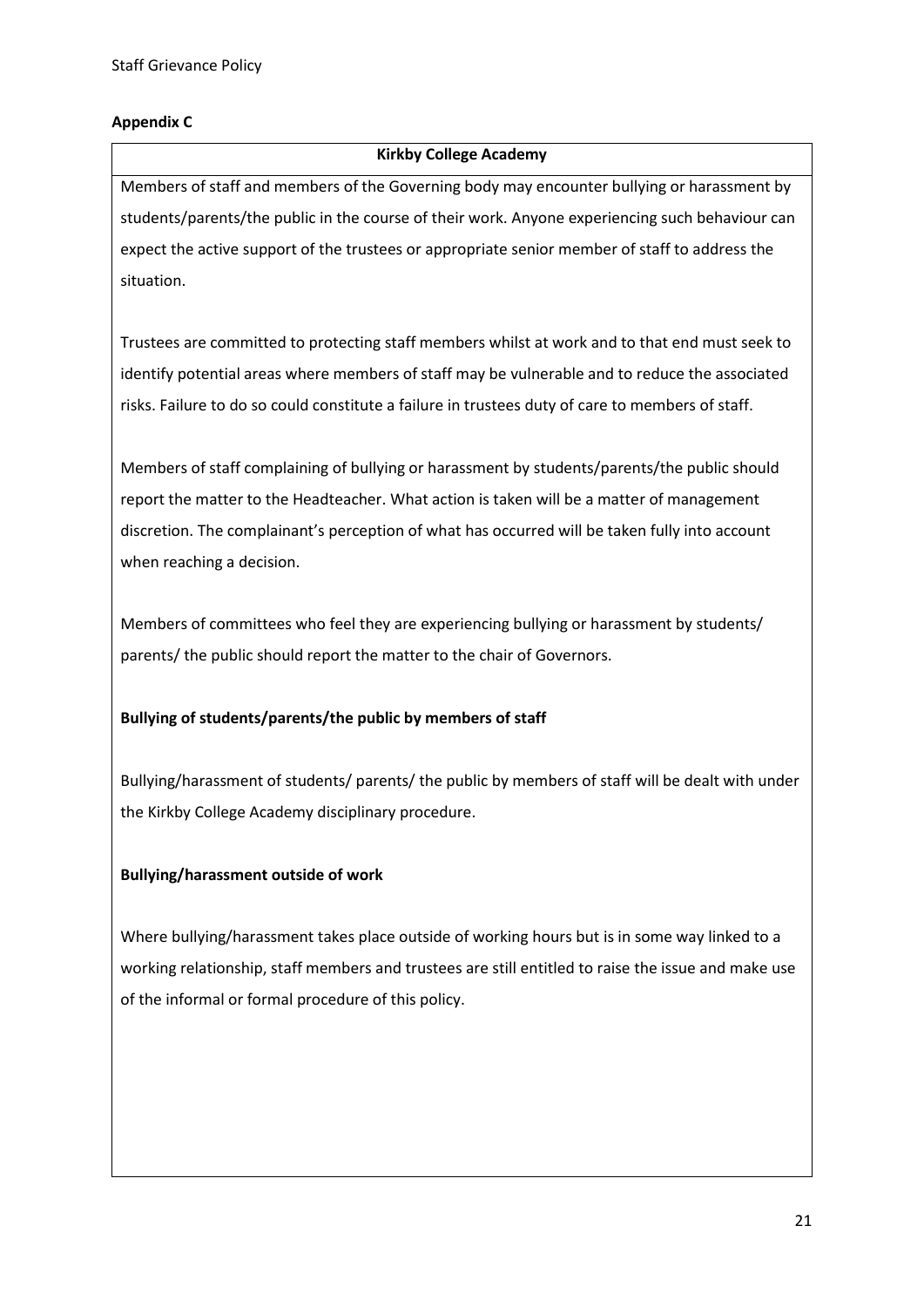## **Criminal offences**

If a criminal offence such as harassing phone calls, physical assault or indecent exposure takes place in the workplace, nothing in this policy is intended to prevent or dissuade an individual from contacting the police.

## **Anonymous Allegations**

This policy and procedure encourages members of staff to put their name to complaints. Anonymous allegations are difficult to substantiate/prove and will only be investigated further where there is a serious allegation, which is linked to the categories listed in relation to the 20 whistleblowing procedure. If there is insufficient evidence to precede the allegation will not be investigated.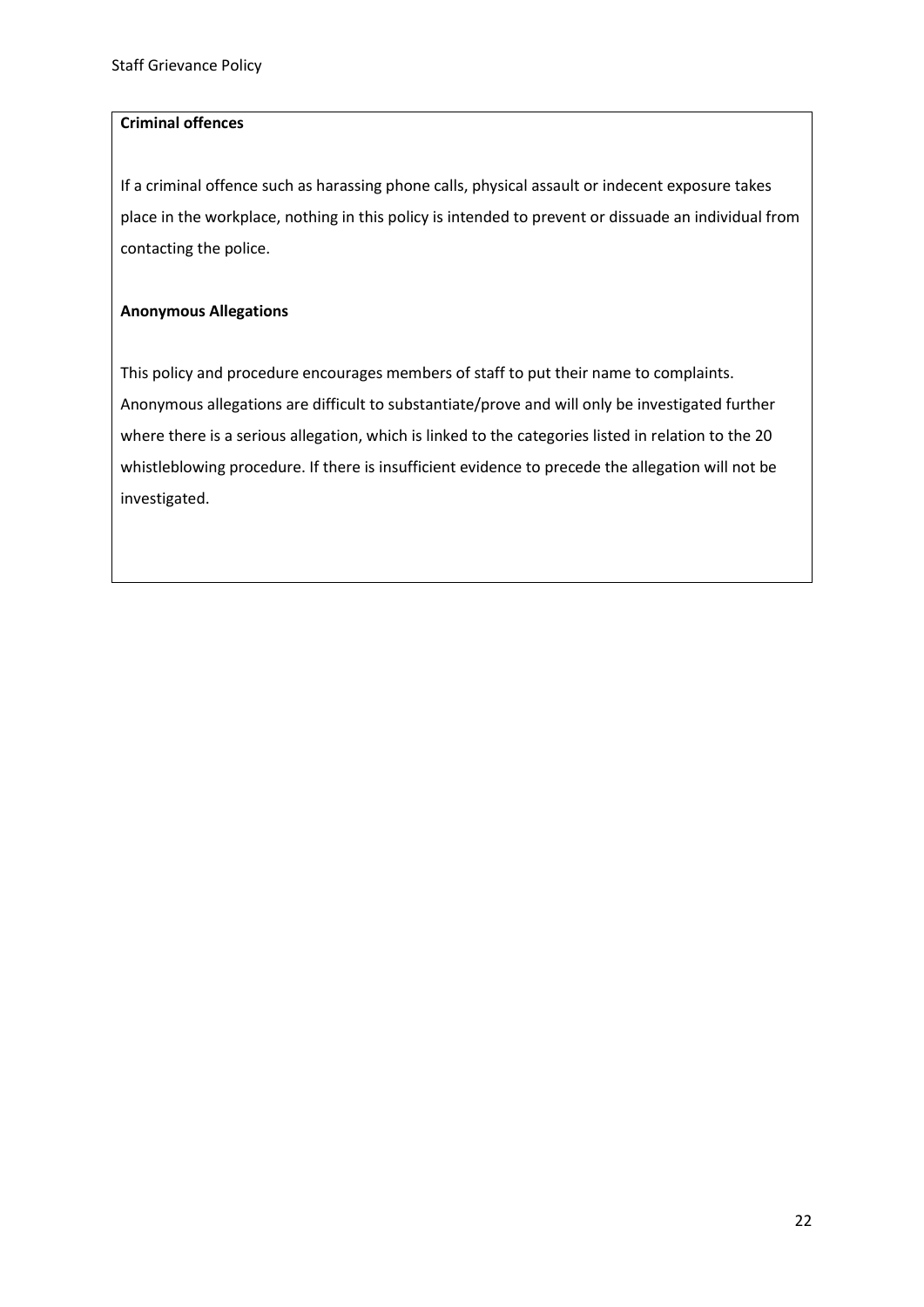# **Appendix D**

#### **Kirkby College Academy**

**Procedure to be adopted at stage one grievance and appeal hearings**

- the aggrieved member of staff (or their representative) shall put forward the grievance
- the line manager/investigating manager shall have the opportunity to ask questions of the aggrieved member of staff (or their representative) and any witnesses called in support
- the grievance manager and panel may ask questions of the aggrieved member of staff (or their representative) and witnesses. Witnesses called by the aggrieved staff member shall withdraw after having given evidence
- the line manager/investigating manager shall respond, giving the reason for not upholding the grievance at an earlier stage in the procedure
- the aggrieved member of staff (or their representative) shall have the opportunity to ask questions of the line manager/investigating manager and witnesses called in support
- the grievance manager and panel may ask questions of the line manager/investigating manager and witnesses. Witnesses called by the line manager/investigating manager shall withdraw
- the aggrieved member of staff (or their representative) shall have the opportunity to sum up the case, if desired
- the line manager/investigating manager shall sum up his/her views on the matter, if desired
- the aggrieved member of staff, representative and line manager/investigating manager shall withdraw
- the grievance manager and panel shall deliberate in private. The Business Manager will be present but only in an advisory capacity and will not be part of the decision-making process. The panel may recall the line manager/investigating manager and the aggrieved member of staff to clear points of uncertainty on evidence already given. If recall is necessary both parties shall return, even if only one party is concerned with the point giving rise to doubt
- the grievance manager may announce their decision at the hearing but will confirm their decision in writing within five working days (one calendar week) of the hearing.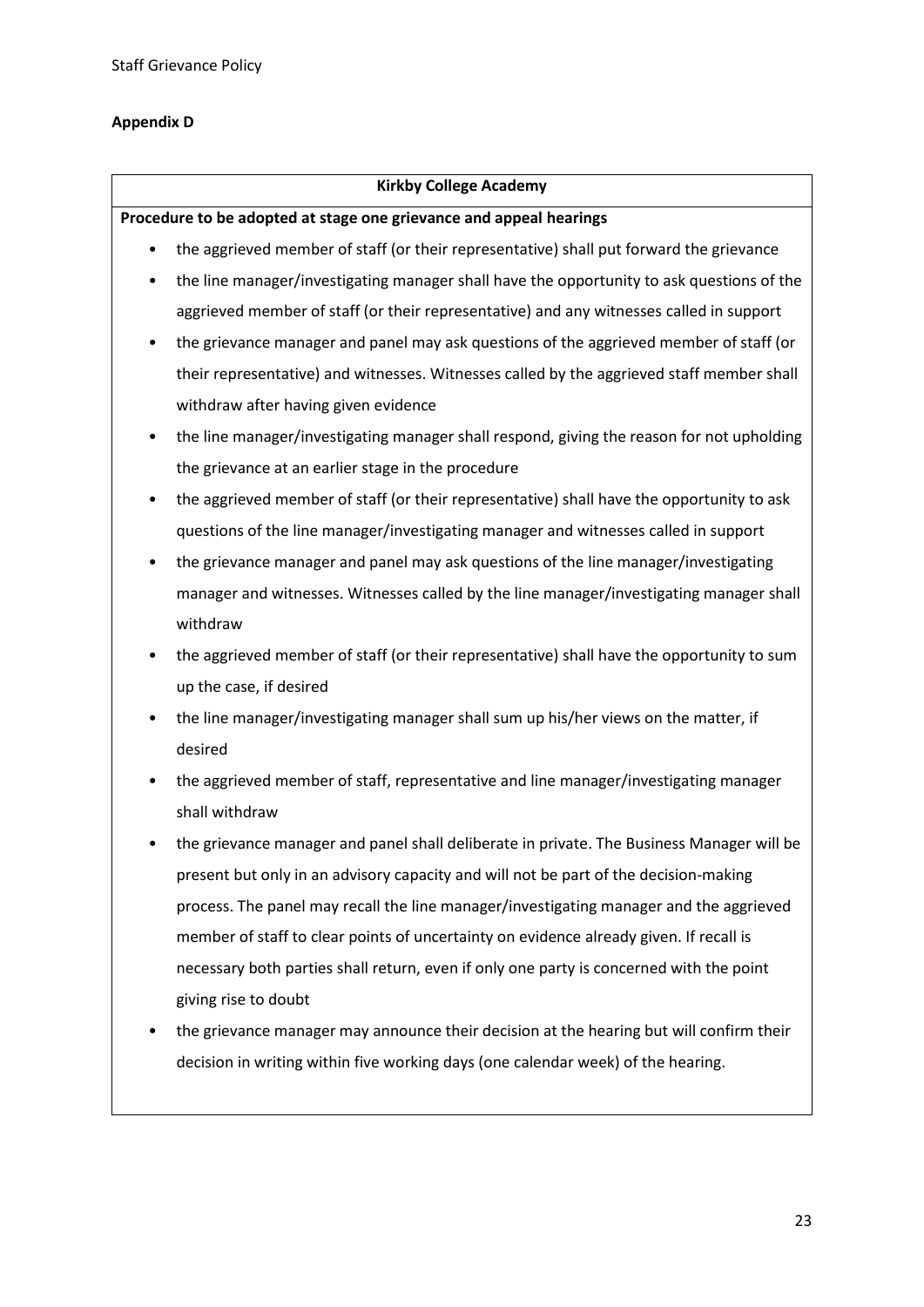Note: if the process is being managed by an external organisation the policy will be adhered to but timescales may vary due to the requirement to source a suitable organisation and arrange meetings.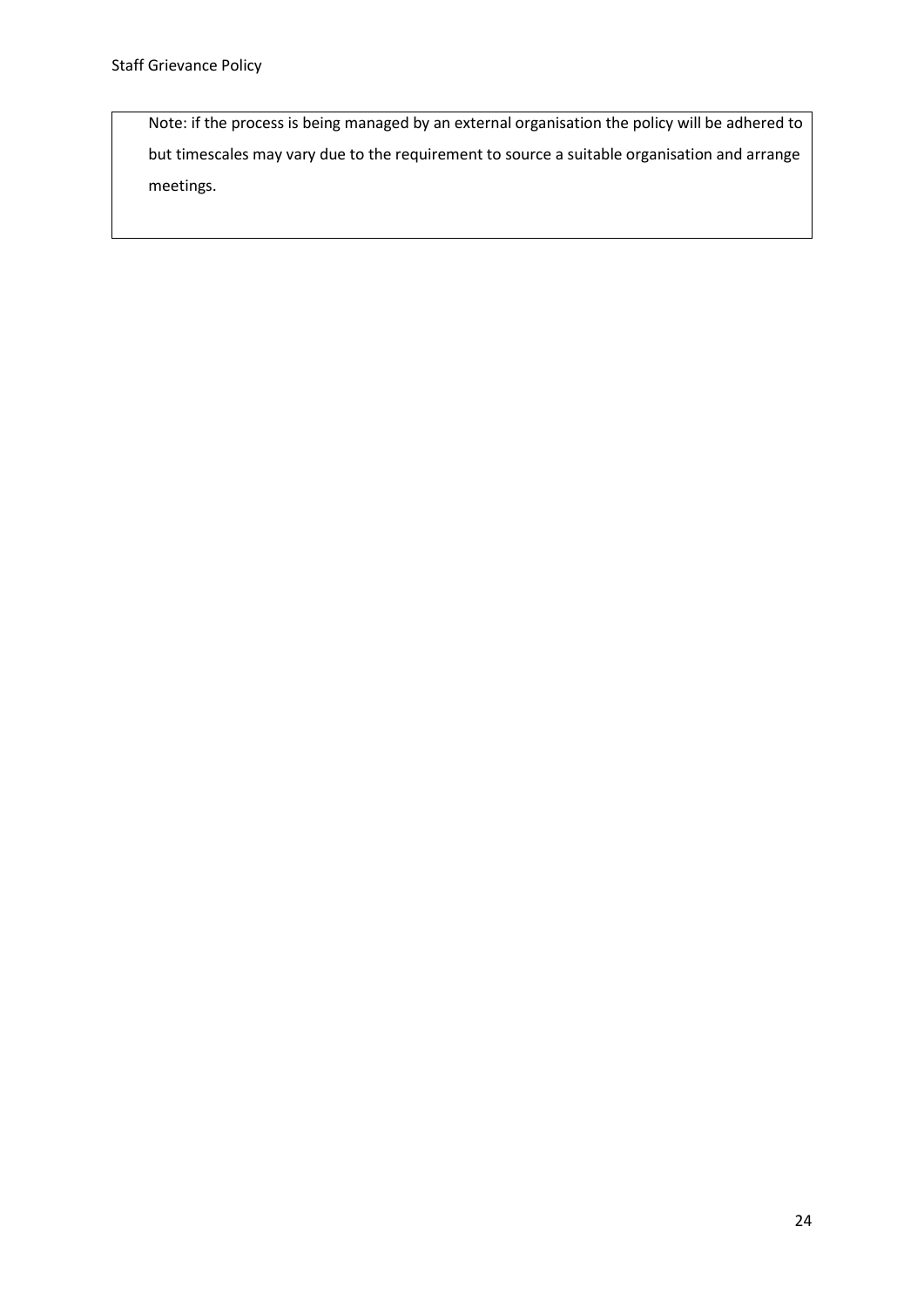# **Appendix E**

## **Kirkby College Academy**

#### **Mediation**

Mediation can provide an early informal process for resolving conflict between members of staff by involving an independent impartial person who will help two individuals or groups reach an acceptable and realistic solution.

The aim is for mediation to be the first choice for resolving conflict, making the use of formal grievance procedures unnecessary, or a last resort. The advantage of mediation is the range of possible outcomes and the flexibility that it offers both parties, taking into account the fact that, very often, both parties must continue to work together on a daily basis.

Mediation is a highly effective method of resolving grievances when the issue has not been resolved by informal discussion. It is strongly recommended that mediation is used before proceeding to the formal grievance procedure.

Refusal to participate in mediation will not bar members of staff from invoking the formal grievance procedure but it is recommended as a useful and constructive way of resolving issues, especially as both parties will usually have to remain working together at the end of the process.

#### **Principles of mediation**

Mediation is a voluntary process which seeks to resolve complaints at an early stage and to provide an opportunity for the respective parties to discuss and search for alternative solutions together. It requires the individuals to take responsibility for the consequences of their decisions. In this respect it is an ideal way of addressing issues before formal grievance processes are put into place. Mediation may also be used during the formal process of grievance resolution providing all parties agree to this approach. Mediation is not prescriptive. It helps the parties involved to make progress in resolving their differences. It does not make judgments or determine outcomes.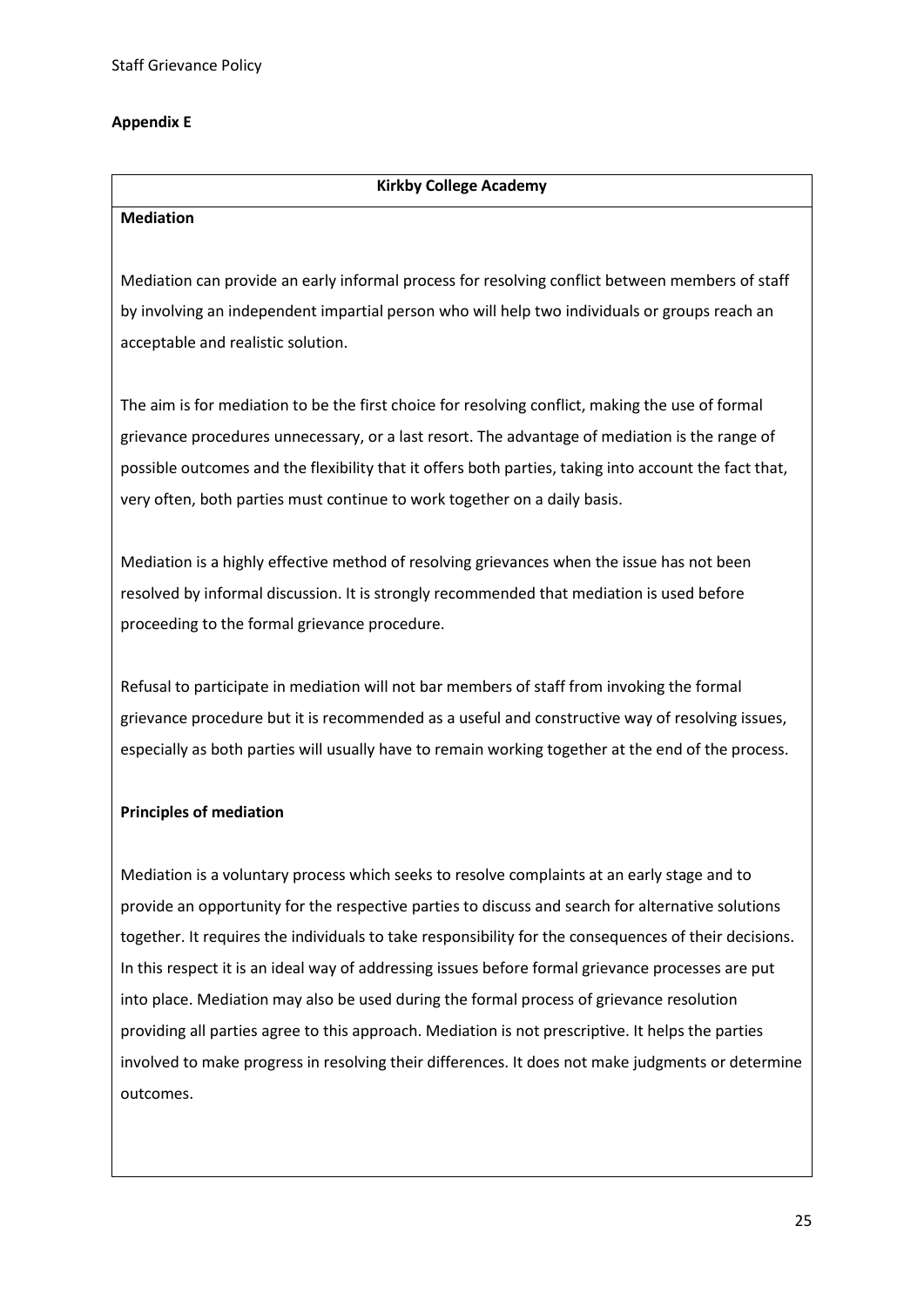#### How does mediation work in practice?

A mediator will usually meet the parties separately, perhaps more than once and then bring the parties together. At the separate meetings, the mediator will ask questions to establish the nature of the complaint and any underlying causes. They will also explain their role, the rules of confidentiality, steps in the mediation process and ask if the parties have any ground rules they wish to put forward for the joint meeting.

At the start of the joint mediation meeting the mediator will remind the parties of the mediator's role, mediation process, confidentiality and any agreed ground rules. The mediator will help facilitate the discussion between parties and, get people talking and listening and support them in reaching a joint agreement.

Part of the mediator's role is to help the parties explore the perceptions each individual or group has of the conflict – getting behind the emotion and focusing on the key issues and concerns. The mediator will help the parties identify the critical issues and barriers to resolution and facilitate discussion in order for the parties to identify practical solutions.

#### Mediation meetings

The mediator will arrange a suitable venue and make arrangements for the parties to attend in a confidential and secure manner. The mediator will welcome the parties, set the scene and check that all parties are still willing to proceed with the mediation session. They will agree the ground rules and clarify the areas of conflict. Both parties will be given the opportunity to state their point of view and to be fully heard. Open and honest communication between parties will be encouraged, with the aim of resolving their conflict and building effective future working relationships.

Mediation will seek to achieve:

- options
- solve problems or resolve conflict
- constructive agreements
- disclosures during the mediation meetings.